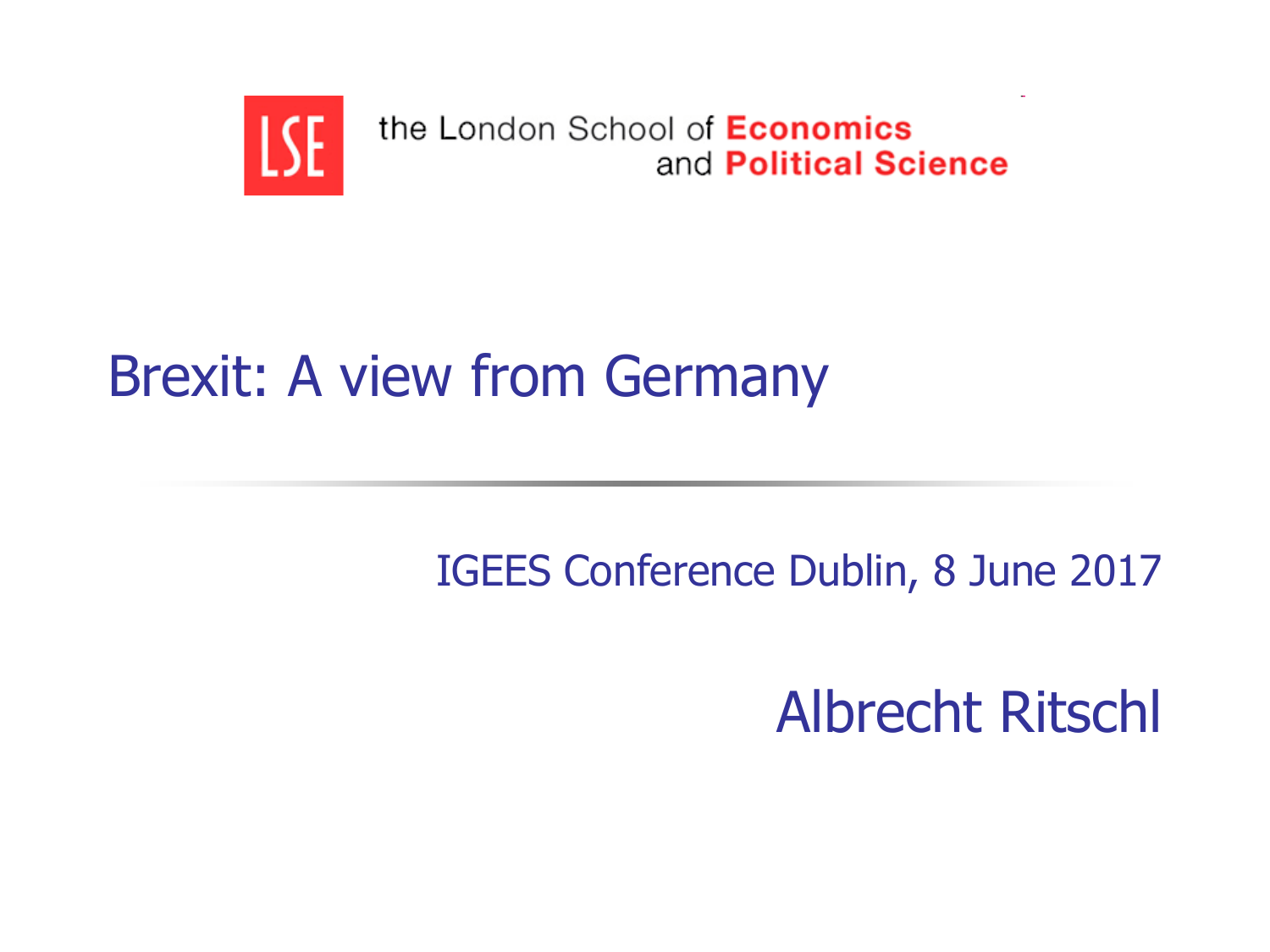## Lack of Historical Comparisons

- Bismarck's tariff of 1879?
- **Dissolution of Austro-Hungarian** monarchy post-1918?

UK's Imperial Preferences 1932?

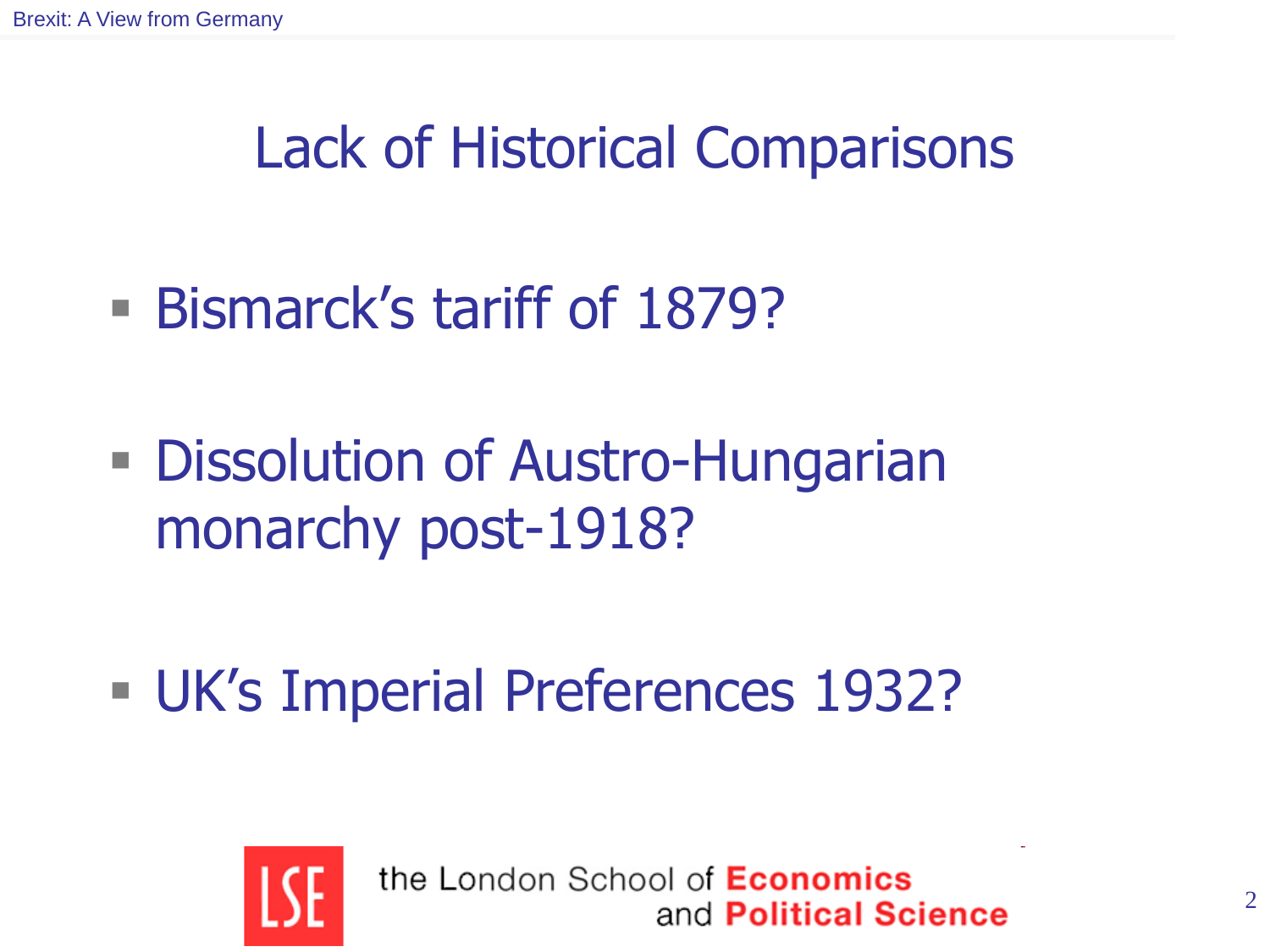## Germany's triple Brexit problem

#### **Bilateral effects vis-a-vis UK**

- Exports to UK?
- BMW/Prosecco problem (UK Foreign Secr. Boris Johnson)
- Multilateral effects vis-à-vis EU-27
	- Germany loyal to EU-27 or its export industry? (UK's Three Brexiteers)
- **Worries about Brexit effects on Ireland**

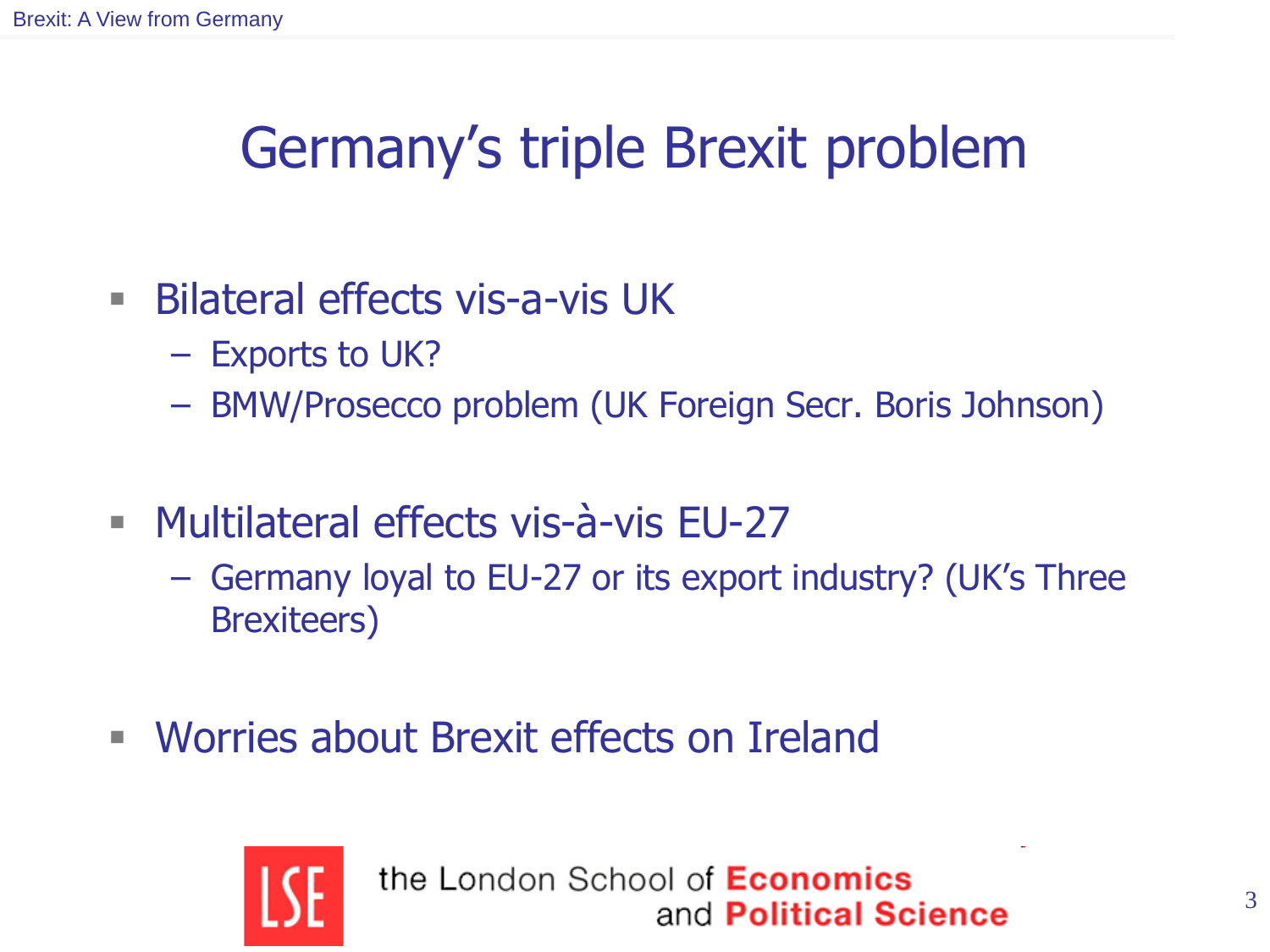## Outline of this talk

- 1. Review of attempts at quantification
	- Recent study presented to German gov't (myself not involved)
	- In line with studies from the UK
- 2. Review report of Advisory Board to German Economics Ministry (with myself involved)
	- Proposals on multi-stage Brexit
	- Proposals on simplified customs procedures



the London School of Economics and Political Science

4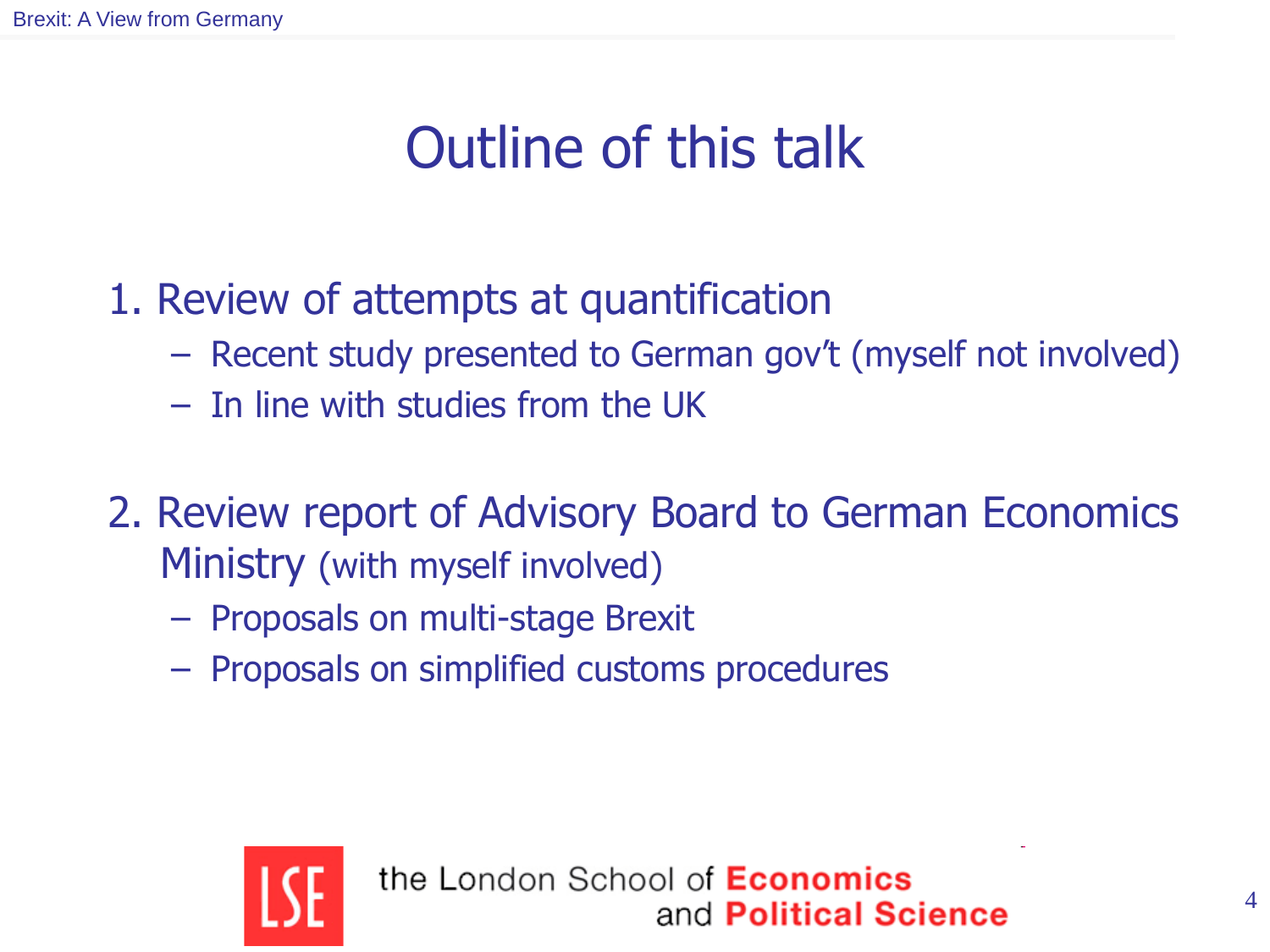## Attempts at Quantification

- Gravity model of multilateral trade
	- Size, distance, border effects, controls …
	- CEP @ LSE [1], Ifo Institute Munich [2], NIESR London [3]
- $\rightarrow$  Large, negative effects on
	- Trade in goods, even worse in services
	- GDP
- $\rightarrow$  Caveat: 'treatment effects' difficult to identify
- $\rightarrow$  Model predictions might overstate the effects

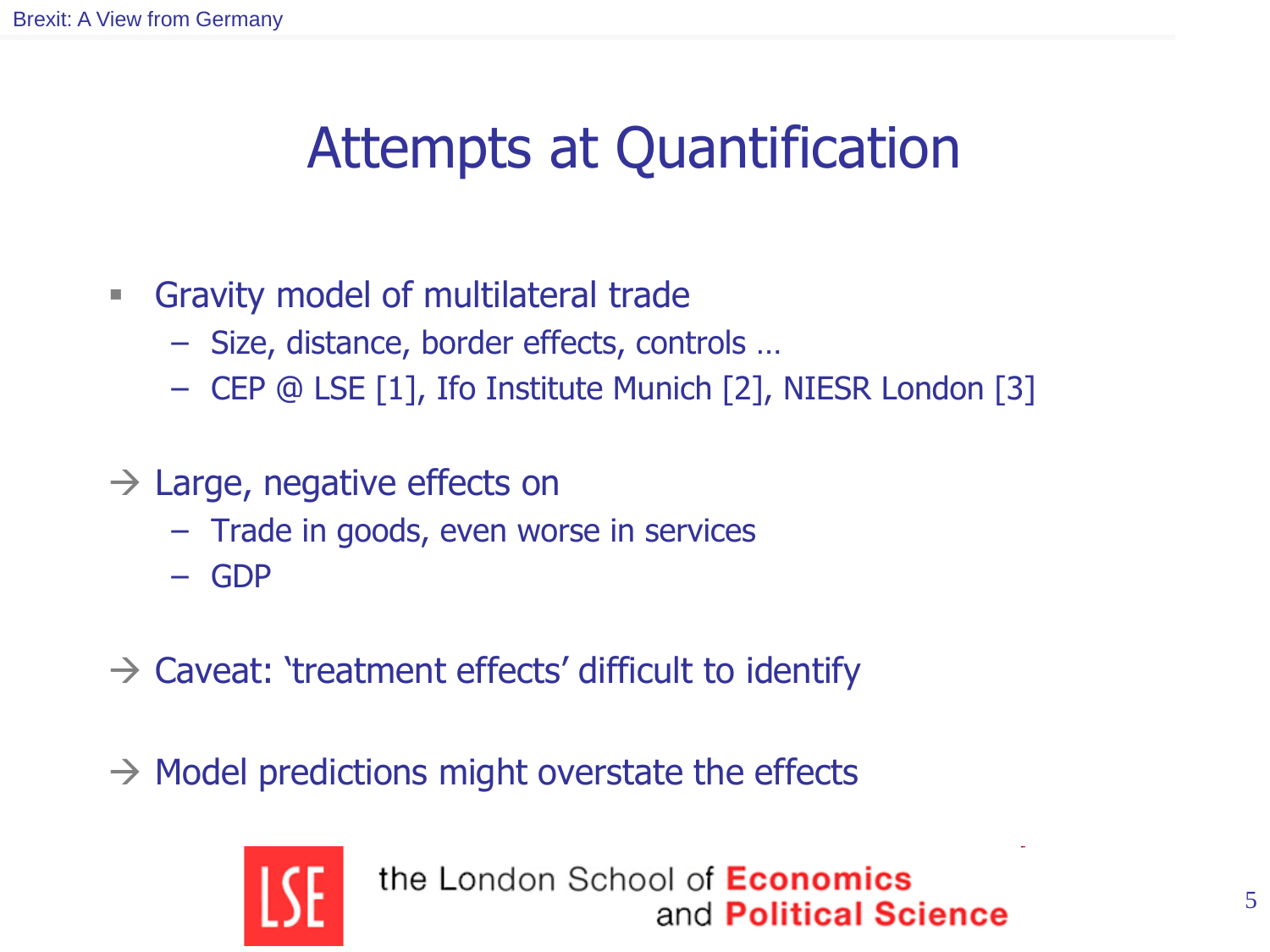## Predicted trade effects on UK

#### Goods:  $-20$  to  $-40\%$

**Services -50% or higher** 

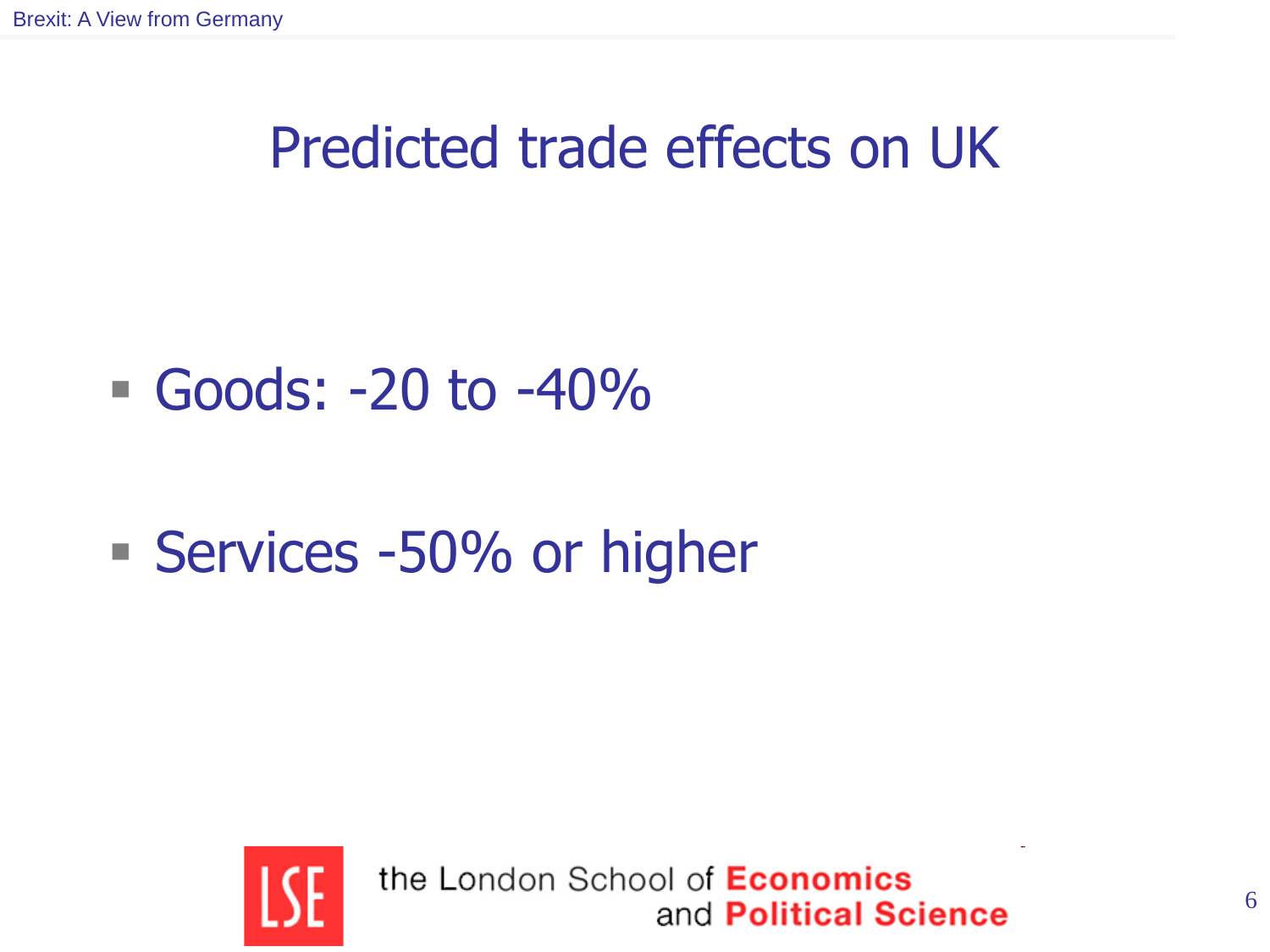# Recent study by Ifo Institute for German Economics Ministry [2]

## 4 Scenarios Hard Brexit

## ■ 4 Scenarios Soft Brexit

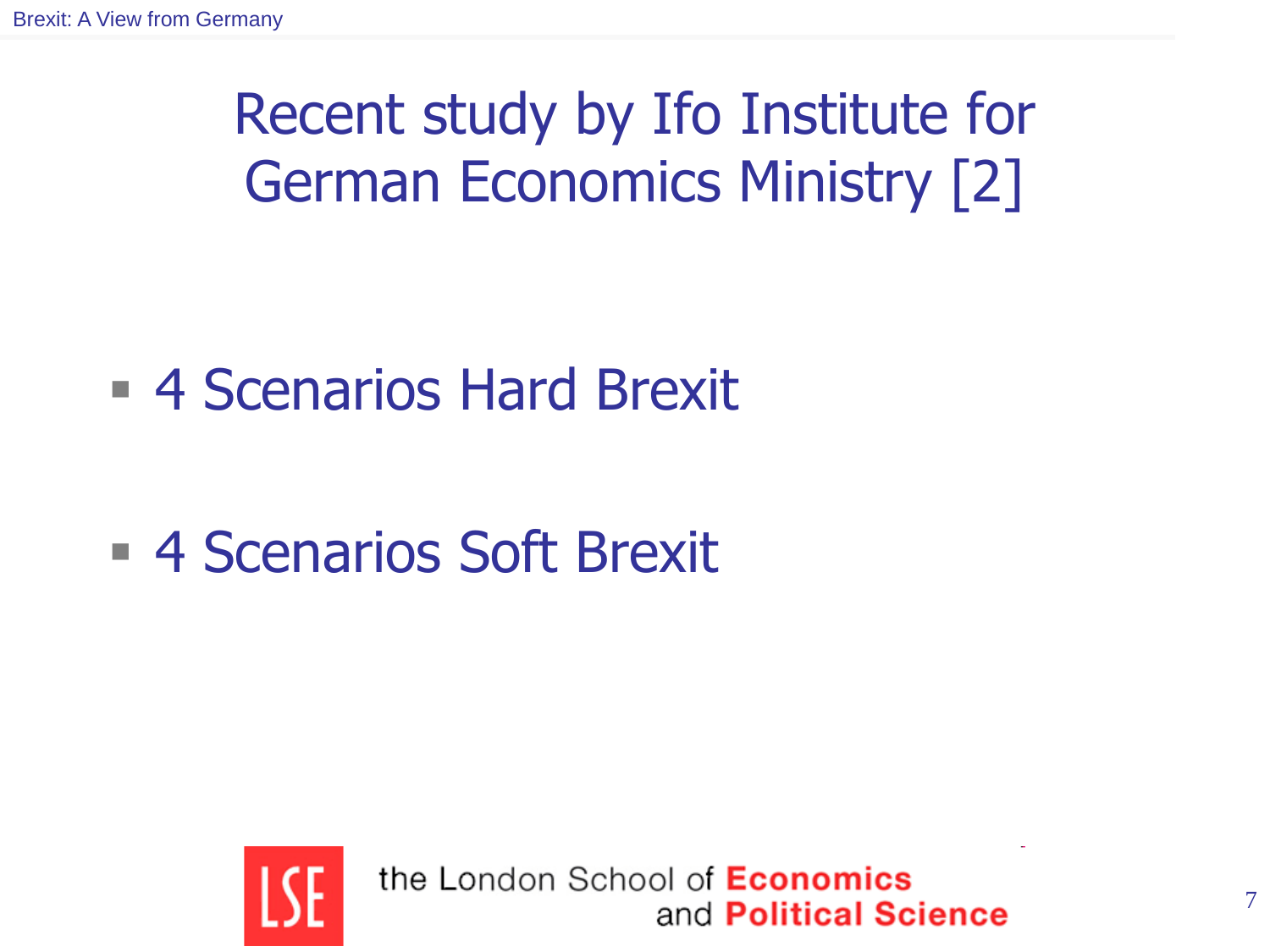# Recent study by Ifo Institute for German Economics Ministry

**4 Scenarios Hard Brexit** 

- 1a: WTO basic
- 1b: WTO with MFN and unilateral zero tariffs
- 1c: "Global Britain", 1a plus ambitious FTAs w/ US, CDN, JP
- 1d: 1a plus 15% NTB with EU-27

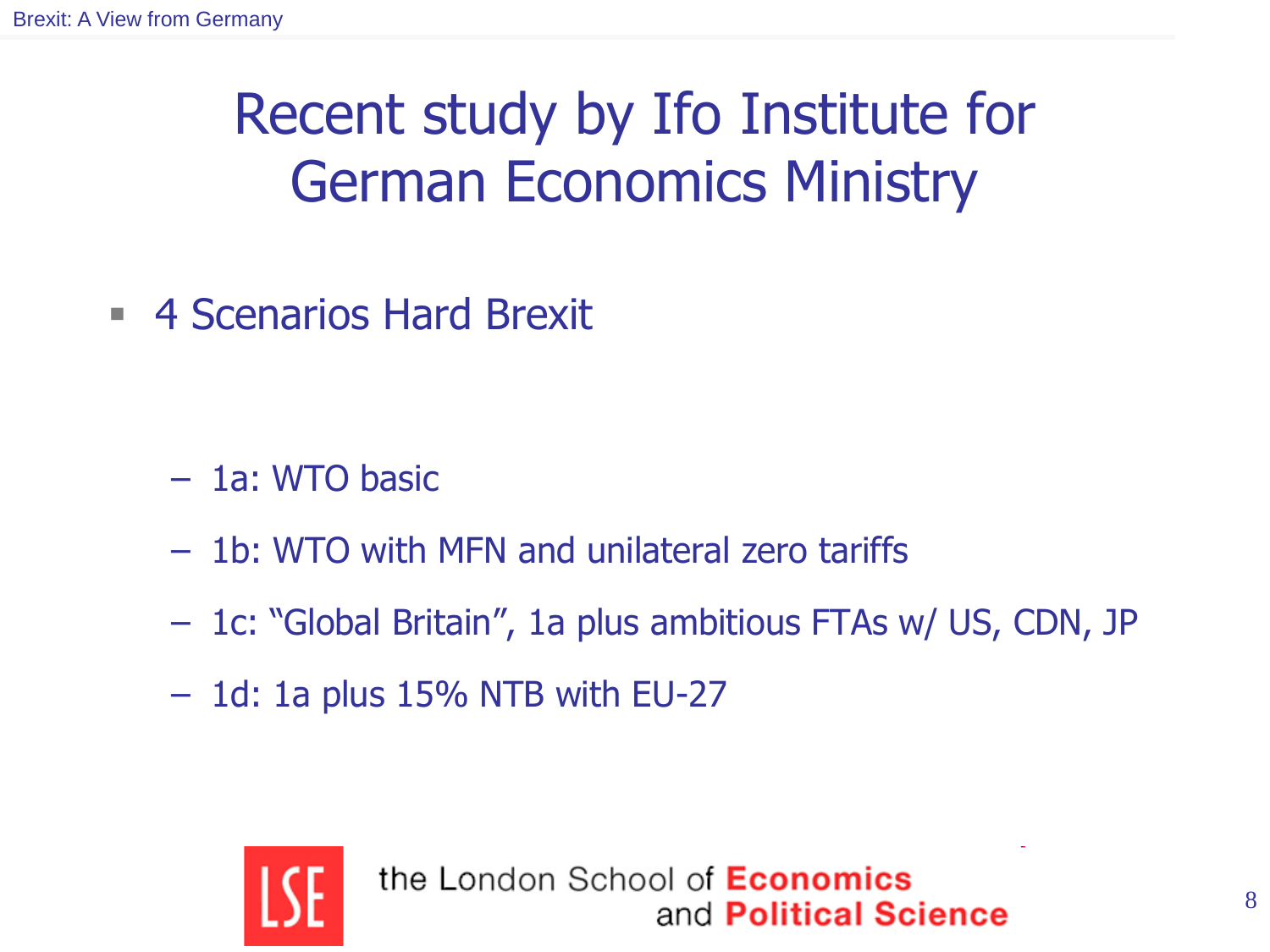## Recent study by Ifo Institute for German Economics Ministry

**4 Scenarios Soft Brexit** 

- 2a: Ambitious FTA UK / EU27
- 2b: 2a plus approximate EEA, reducing NTBs
- 2c: Customs Union UK / EU27
- 2d: Conservative FTA UK / EU

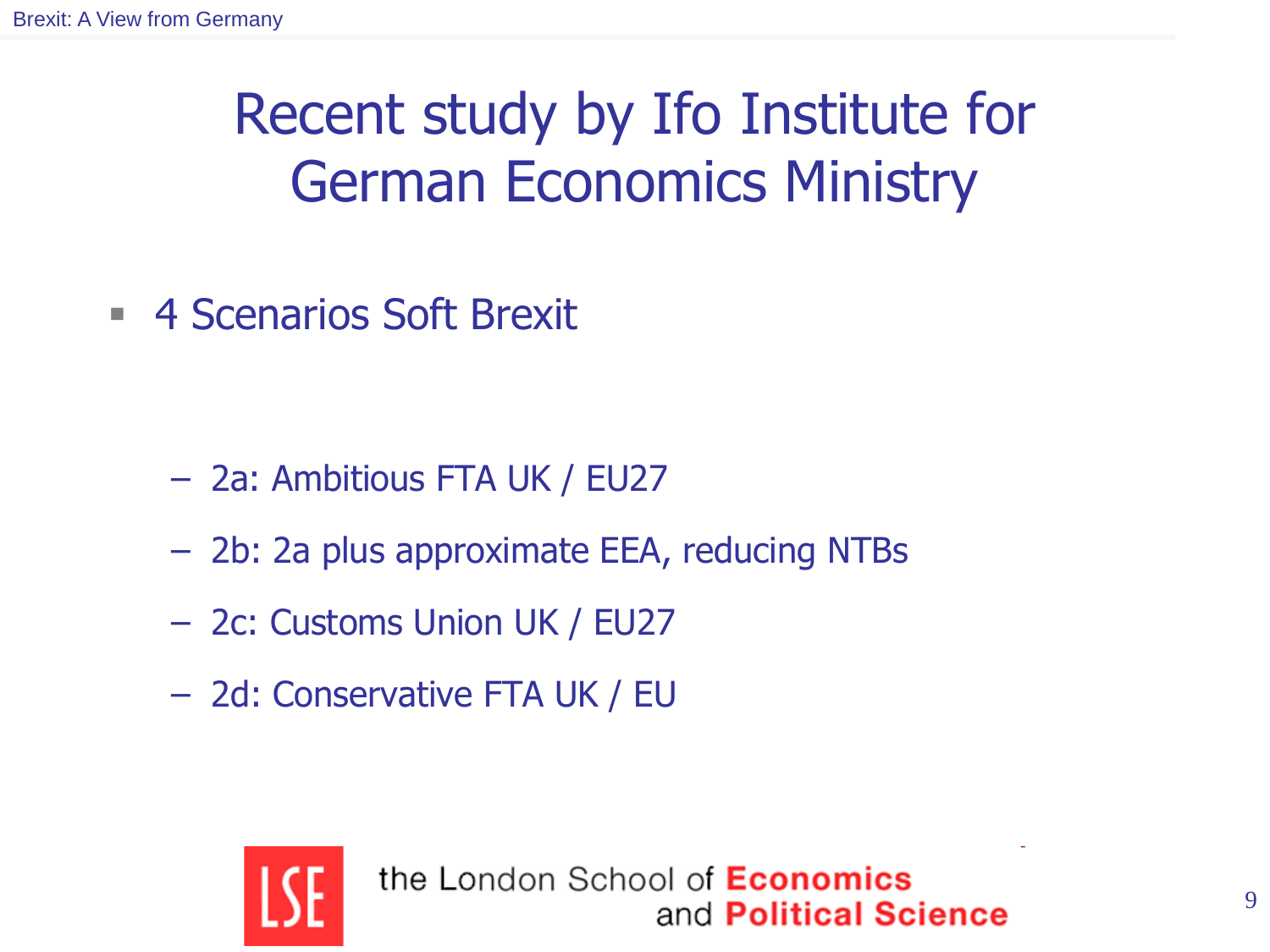#### Predicted Brexit effects on GDP

|                   | <b>GDP</b>             | <b>GDP</b>              | <b>Predicted % Change in GDP</b> |                |                |                |                    |                |         |         |  |
|-------------------|------------------------|-------------------------|----------------------------------|----------------|----------------|----------------|--------------------|----------------|---------|---------|--|
|                   | total (bn $\epsilon$ ) | per capita $(\epsilon)$ | <b>Hard Brexit</b>               |                |                |                | <b>Soft Brexit</b> |                |         |         |  |
|                   |                        |                         | 1a                               | 1 <sub>b</sub> | 1 <sub>c</sub> | 1 <sub>d</sub> | 2a                 | 2 <sub>b</sub> | 2c      | 2d      |  |
| <b>Ireland</b>    | 189                    | 40957                   | $-2.03$                          | $-1.89$        | $-2.03$        | $-1.63$        | $-0.88$            | $-0.52$        | $-0.77$ | $-0.95$ |  |
| <b>UK</b>         | 2221                   | 34422                   | $-1.73$                          | $-1.13$        | $-1.47$        | $-1.65$        | $-0.57$            | $-0.4$         | $-0.36$ | $-0.6$  |  |
| <b>LUX</b>        | 49                     | 89942                   | $-1.4$                           | $-1.3$         | $-1.44$        | $-1.97$        | $-0.46$            | $-0.37$        | 0.02    | $-0.56$ |  |
| <b>Malta</b>      | 8                      | 18605                   | $-1.65$                          | $-1.72$        | $-1.6$         | $-2.91$        | $-0.71$            | $-0.46$        | $-0.23$ | $-0.72$ |  |
|                   |                        |                         |                                  |                |                |                |                    |                |         |         |  |
| <b>GER</b>        | 2916                   | 35961                   | $-0.23$                          | $-0.21$        | $-0.24$        | $-0.18$        | $-0.1$             | $-0.06$        | $-0.09$ | $-0.11$ |  |
| <b>EU-27 avg.</b> |                        |                         | $-0.26$                          | $-0.22$        | $-0.24$        | $-0.21$        | $-0.11$            | $-0.07$        | $-0.09$ | $-0.12$ |  |
|                   |                        |                         |                                  |                |                |                |                    |                |         |         |  |

Source: Ifo Institute (2017, Table 20).

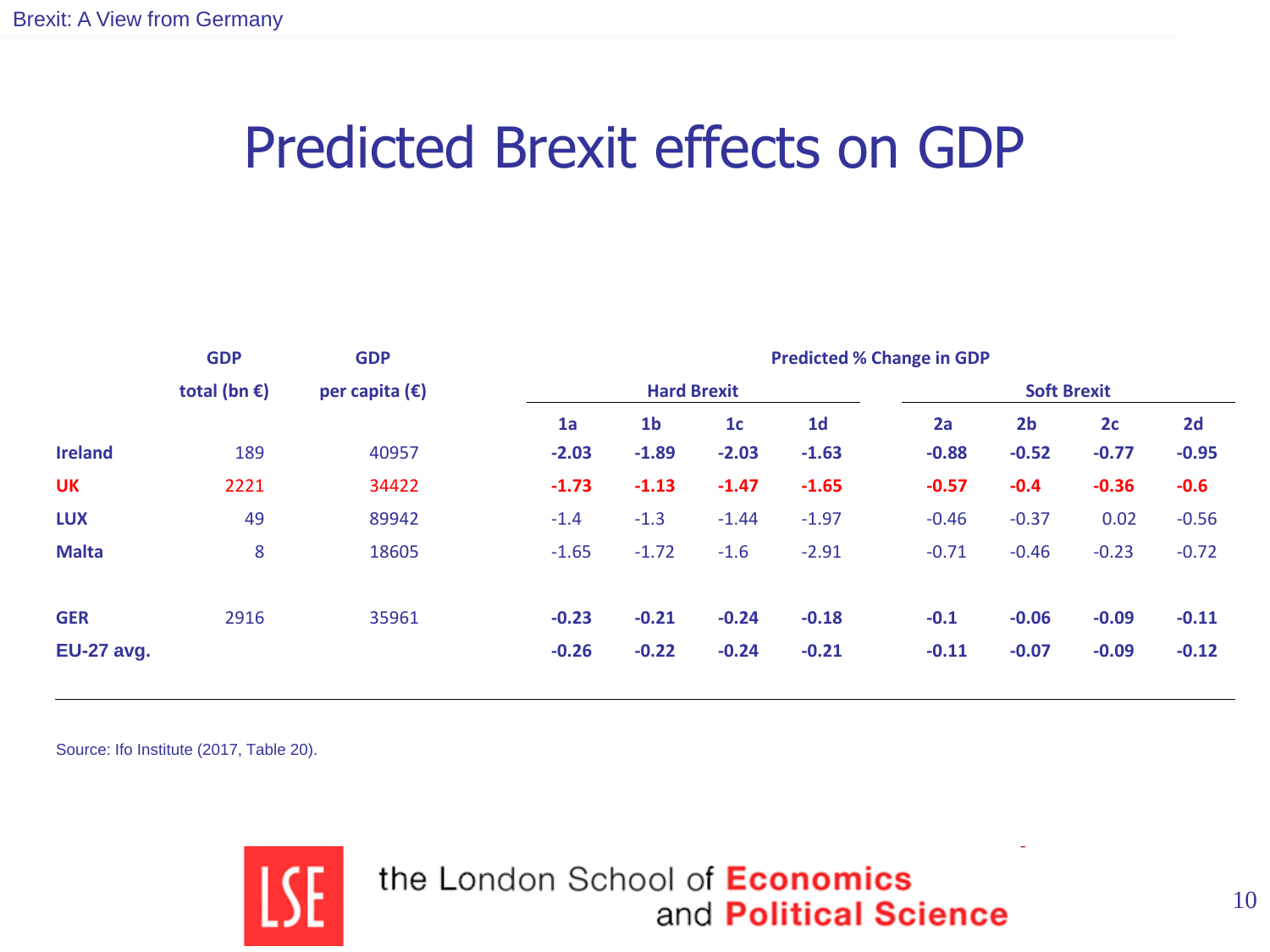## GDP effects of Brexit

#### **UK quite badly hit** under Hard Brexit

But GDP effects **also** under Soft Brexit

#### → Even ambitious FTA << Integrated Common Market

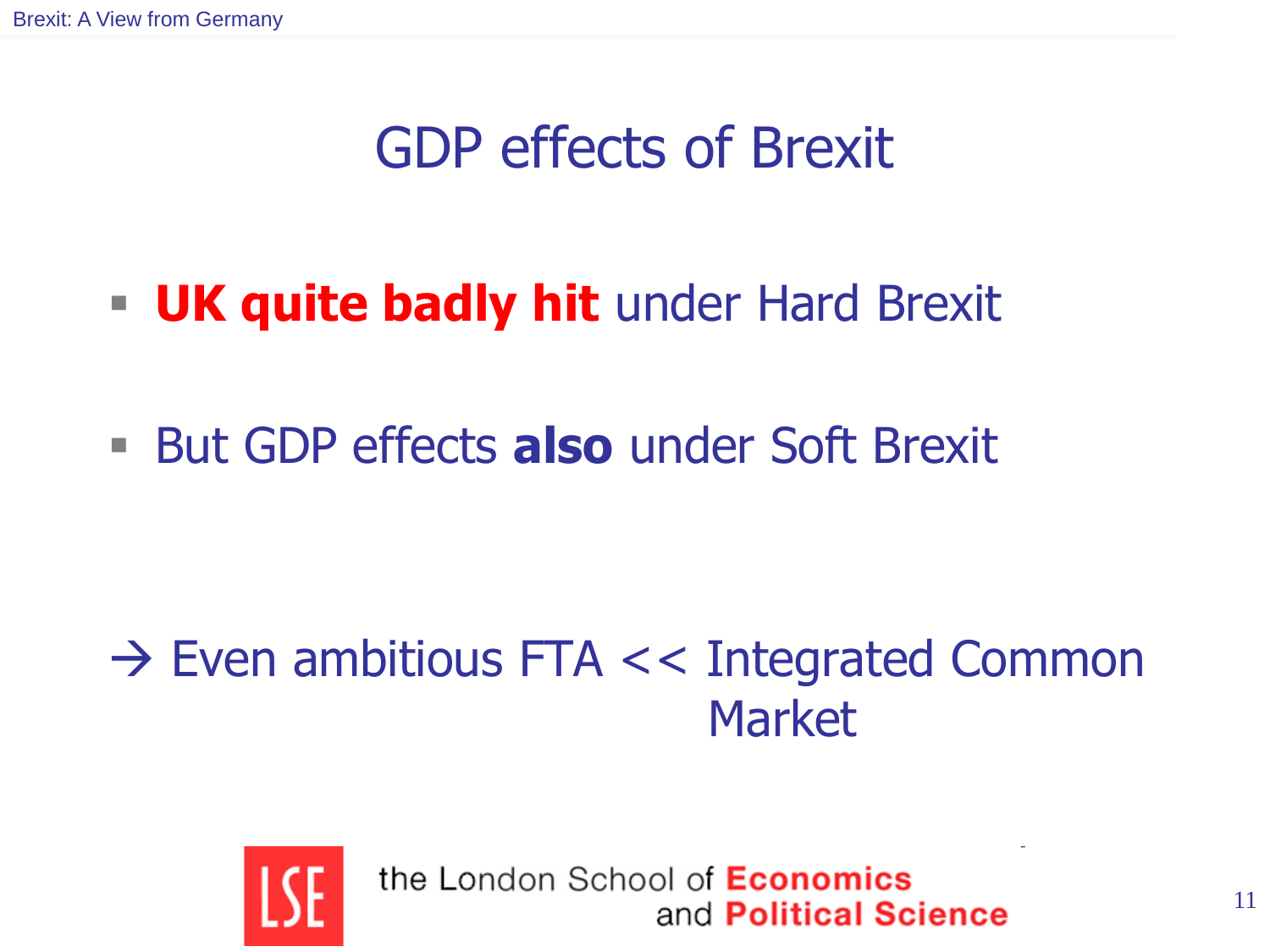#### Predicted Brexit effects on GDP

|                   | <b>GDP</b>             | <b>GDP</b>              | <b>Predicted % Change in GDP</b> |                |                |                |                    |                |         |         |  |
|-------------------|------------------------|-------------------------|----------------------------------|----------------|----------------|----------------|--------------------|----------------|---------|---------|--|
|                   | total (bn $\epsilon$ ) | per capita $(\epsilon)$ | <b>Hard Brexit</b>               |                |                |                | <b>Soft Brexit</b> |                |         |         |  |
|                   |                        |                         | 1a                               | 1 <sub>b</sub> | 1 <sub>c</sub> | 1 <sub>d</sub> | 2a                 | 2 <sub>b</sub> | 2c      | 2d      |  |
| <b>Ireland</b>    | 189                    | 40957                   | $-2.03$                          | $-1.89$        | $-2.03$        | $-1.63$        | $-0.88$            | $-0.52$        | $-0.77$ | $-0.95$ |  |
| <b>UK</b>         | 2221                   | 34422                   | $-1.73$                          | $-1.13$        | $-1.47$        | $-1.65$        | $-0.57$            | $-0.4$         | $-0.36$ | $-0.6$  |  |
| <b>LUX</b>        | 49                     | 89942                   | $-1.4$                           | $-1.3$         | $-1.44$        | $-1.97$        | $-0.46$            | $-0.37$        | 0.02    | $-0.56$ |  |
| <b>Malta</b>      | 8                      | 18605                   | $-1.65$                          | $-1.72$        | $-1.6$         | $-2.91$        | $-0.71$            | $-0.46$        | $-0.23$ | $-0.72$ |  |
|                   |                        |                         |                                  |                |                |                |                    |                |         |         |  |
| <b>GER</b>        | 2916                   | 35961                   | $-0.23$                          | $-0.21$        | $-0.24$        | $-0.18$        | $-0.1$             | $-0.06$        | $-0.09$ | $-0.11$ |  |
| <b>EU-27 avg.</b> |                        |                         | $-0.26$                          | $-0.22$        | $-0.24$        | $-0.21$        | $-0.11$            | $-0.07$        | $-0.09$ | $-0.12$ |  |
|                   |                        |                         |                                  |                |                |                |                    |                |         |         |  |

Source: Ifo Institute (2017, Table 20).

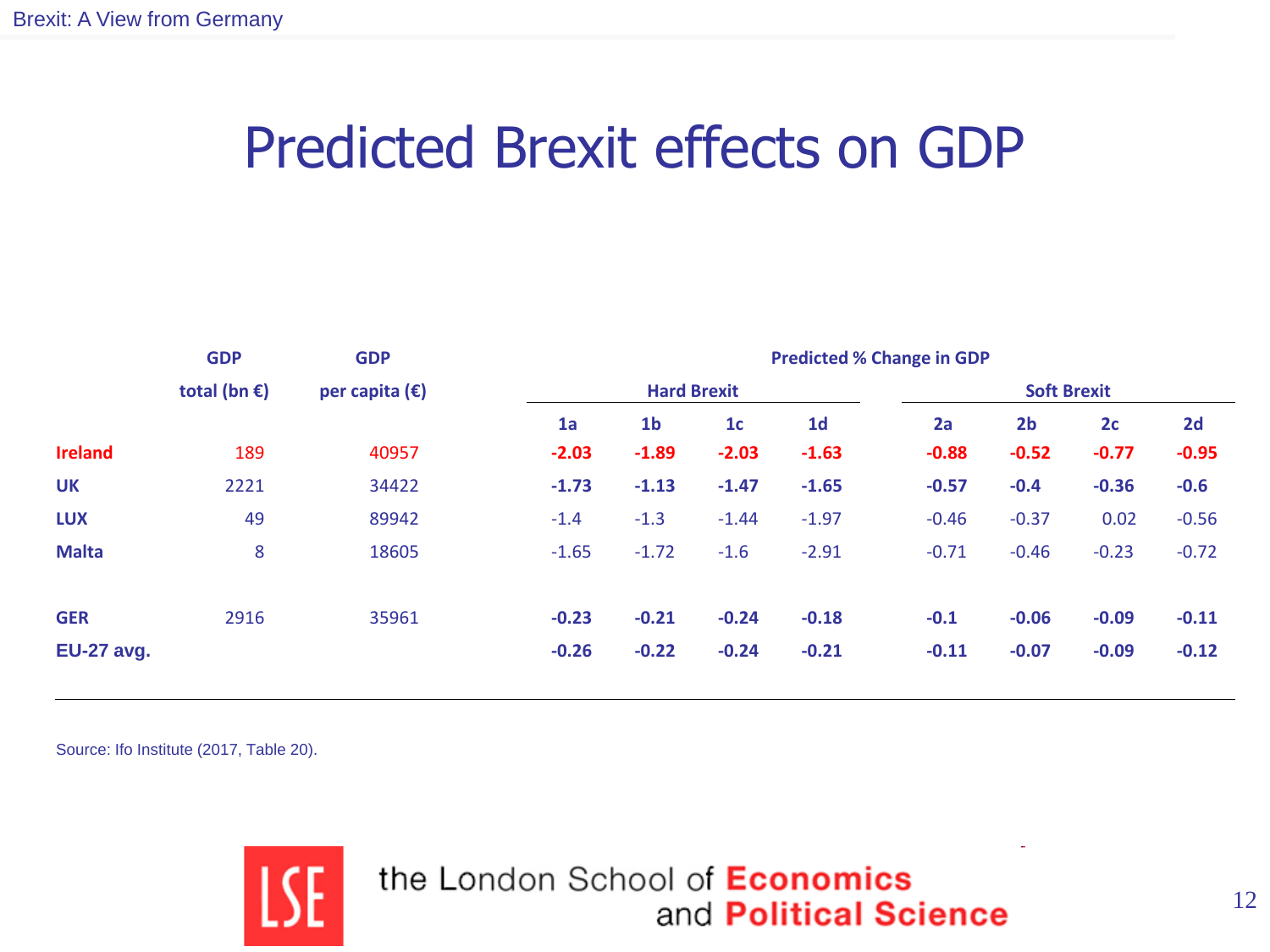## GDP effects of Brexit

- **Ireland quite badly hit** under Hard Brexit
- GDP effects **also** under Soft Brexit

 $\rightarrow$  Effects on Ireland **stronger** than on UK itself

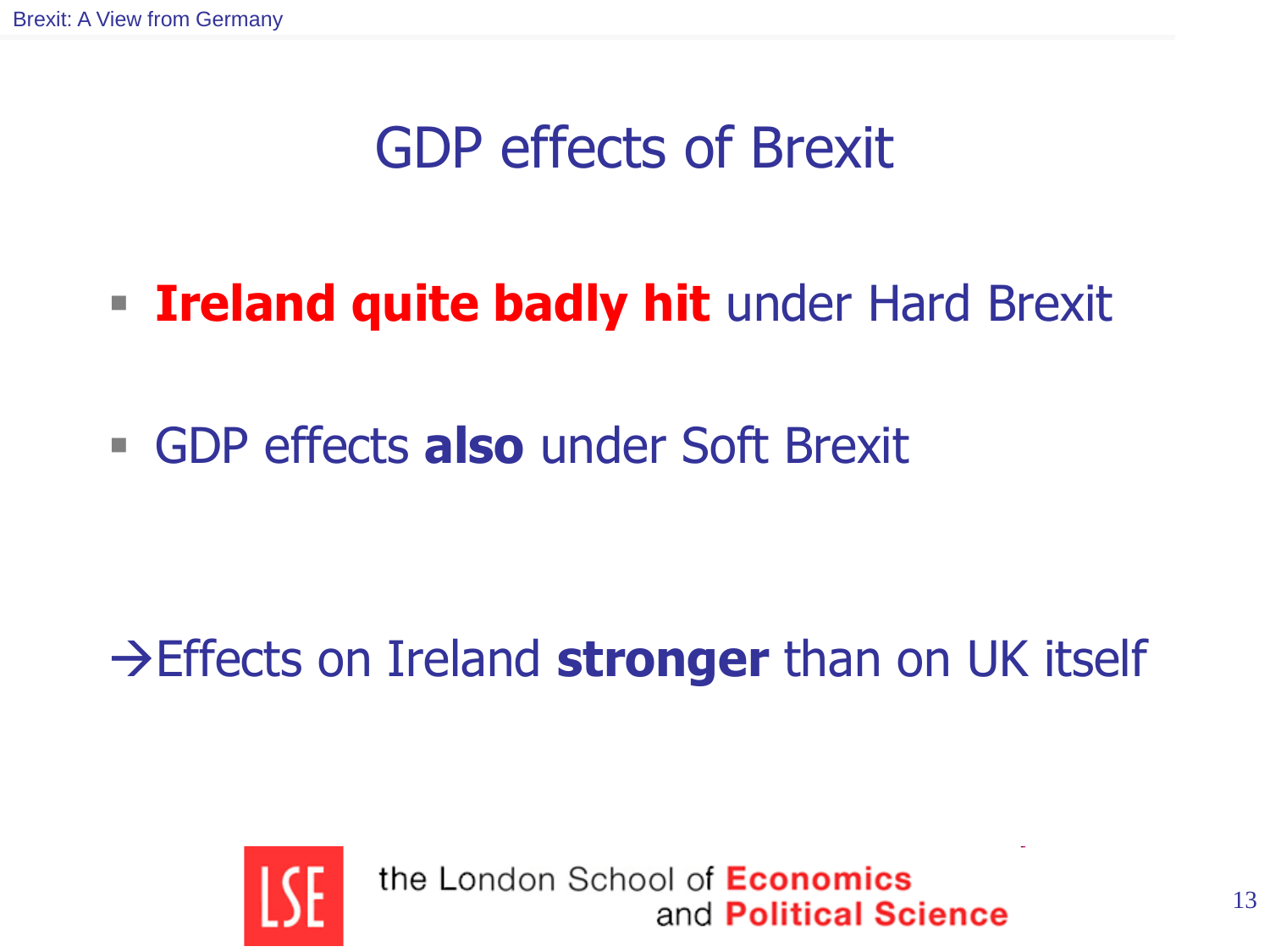#### Predicted Brexit effects on GDP

|                   | <b>GDP</b>             | <b>GDP</b>              | <b>Predicted % Change in GDP</b> |                |                |                |                    |                |         |         |  |
|-------------------|------------------------|-------------------------|----------------------------------|----------------|----------------|----------------|--------------------|----------------|---------|---------|--|
|                   | total (bn $\epsilon$ ) | per capita $(\epsilon)$ | <b>Hard Brexit</b>               |                |                |                | <b>Soft Brexit</b> |                |         |         |  |
|                   |                        |                         | 1a                               | 1 <sub>b</sub> | 1 <sub>c</sub> | 1 <sub>d</sub> | 2a                 | 2 <sub>b</sub> | 2c      | 2d      |  |
| <b>Ireland</b>    | 189                    | 40957                   | $-2.03$                          | $-1.89$        | $-2.03$        | $-1.63$        | $-0.88$            | $-0.52$        | $-0.77$ | $-0.95$ |  |
| <b>UK</b>         | 2221                   | 34422                   | $-1.73$                          | $-1.13$        | $-1.47$        | $-1.65$        | $-0.57$            | $-0.4$         | $-0.36$ | $-0.6$  |  |
| <b>LUX</b>        | 49                     | 89942                   | $-1.4$                           | $-1.3$         | $-1.44$        | $-1.97$        | $-0.46$            | $-0.37$        | 0.02    | $-0.56$ |  |
| <b>Malta</b>      | 8                      | 18605                   | $-1.65$                          | $-1.72$        | $-1.6$         | $-2.91$        | $-0.71$            | $-0.46$        | $-0.23$ | $-0.72$ |  |
|                   |                        |                         |                                  |                |                |                |                    |                |         |         |  |
| <b>GER</b>        | 2916                   | 35961                   | $-0.23$                          | $-0.21$        | $-0.24$        | $-0.18$        | $-0.1$             | $-0.06$        | $-0.09$ | $-0.11$ |  |
| <b>EU-27 avg.</b> |                        |                         | $-0.26$                          | $-0.22$        | $-0.24$        | $-0.21$        | $-0.11$            | $-0.07$        | $-0.09$ | $-0.12$ |  |
|                   |                        |                         |                                  |                |                |                |                    |                |         |         |  |

Source: Ifo Institute (2017, Table 20).

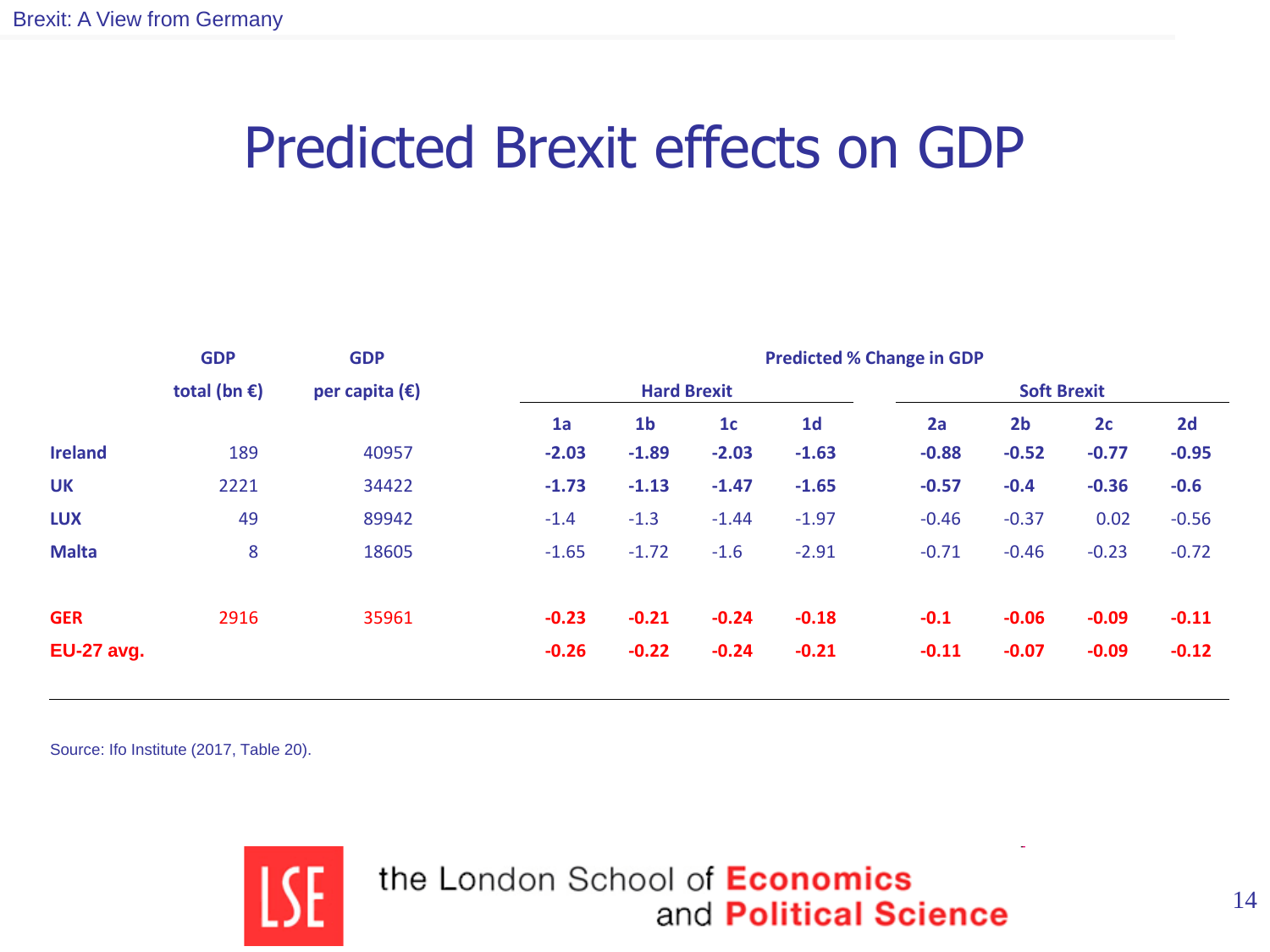## GDP effects of Brexit

- **GER minimally hit** under Hard Brexit
- Small GDP effects **also** under Soft Brexit
- All effects **one order of magnitude smaller** than those on UK

#### $\rightarrow$  Similar to **minimal effects on EU-27** average

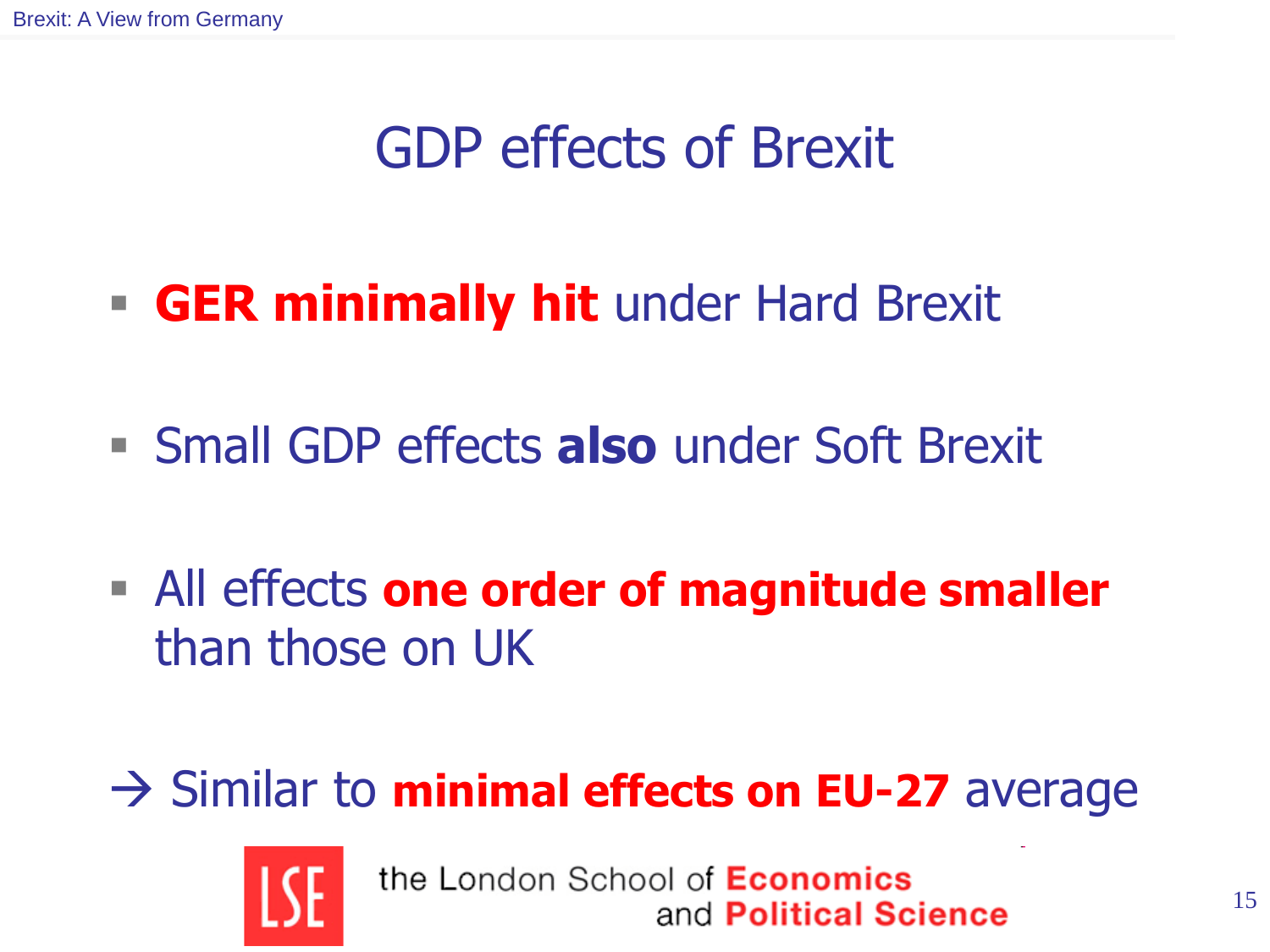## Predicted Brexit Effects on UK Exports

|            |                   | <b>Predicted % Change in UK Exports</b> |                    |                |                |                    |                |                |       |  |
|------------|-------------------|-----------------------------------------|--------------------|----------------|----------------|--------------------|----------------|----------------|-------|--|
|            | <b>UK Exports</b> |                                         | <b>Hard Brexit</b> |                |                | <b>Soft Brexit</b> |                |                |       |  |
|            | <b>Current</b>    |                                         |                    |                |                |                    |                |                |       |  |
| to:        | level mill €      | 1a                                      | 1 <sub>b</sub>     | 1 <sub>c</sub> | 1 <sub>d</sub> | 2a                 | 2 <sub>b</sub> | 2c             | 2d    |  |
| <b>GER</b> | 40459             | $-50$                                   | $-46$              | $-51$          | $-44$          | $-24$              | $-15$          | $-17$          | $-24$ |  |
| <b>FRA</b> | 35005             | $-39$                                   | $-35$              | $-40$          | $-44$          | $-17$              | $-12$          | $-13$          | $-18$ |  |
| <b>IRL</b> | 24979             | $-47$                                   | $-44$              | $-48$          | $-39$          | $-20$              | $-12$          | $-18$          | $-21$ |  |
| <b>LUX</b> | 17880             | $-22$                                   | $-18$              | $-24$          | $-43$          | $-6$               | $-6$           | $\overline{7}$ | $-6$  |  |
| <b>NLD</b> | 17707             | $-49$                                   | $-46$              | $-50$          | $-44$          | $-22$              | $-15$          | $-19$          | $-24$ |  |
| <b>ITA</b> | 16376             | $-45$                                   | $-41$              | $-46$          | $-43$          | $-19$              | $-15$          | $-13$          | $-21$ |  |
| <b>BEL</b> | 15841             | $-43$                                   | $-39$              | $-44$          | $-47$          | $-16$              | $-13$          | $-8$           | $-17$ |  |
| <b>ESP</b> | 9744              | $-50$                                   | $-46$              | $-51$          | $-44$          | $-23$              | $-14$          | $-14$          | $-26$ |  |
| <b>SWE</b> | 8818              | $-44$                                   | $-40$              | $-45$          | $-46$          | $-18$              | $-12$          | $-7$           | $-19$ |  |
| <b>DNK</b> | 5936              | $-42$                                   | $-39$              | $-44$          | $-45$          | $-19$              | $-14$          | $-13$          | $-18$ |  |
| <b>POL</b> | 5356              | $-52$                                   | $-49$              | $-53$          | $-42$          | $-25$              | $-16$          | $-20$          | $-26$ |  |
| <b>FIN</b> | 2831              | $-49$                                   | $-46$              | $-50$          | $-44$          | $-22$              | $-16$          | $-15$          | $-20$ |  |
| <b>AUT</b> | 2610              | $-48$                                   | $-45$              | $-49$          | $-42$          | $-22$              | $-16$          | $-18$          | $-23$ |  |
| <b>CZE</b> | 2297              | $-50$                                   | $-47$              | $-51$          | $-39$          | $-25$              | $-16$          | $-22$          | $-28$ |  |
| <b>PRT</b> | 2295              | $-45$                                   | $-41$              | $-46$          | $-44$          | $-20$              | $-14$          | $-13$          | $-20$ |  |
| <b>GRC</b> | 1957              | $-45$                                   | $-41$              | $-46$          | $-44$          | $-19$              | $-15$          | $-9$           | $-19$ |  |
| <b>HUN</b> | 1588              | $-49$                                   | $-46$              | $-50$          | $-41$          | $-23$              | $-14$          | $-20$          | $-26$ |  |
| <b>MLT</b> | 1492              | $-40$                                   | $-37$              | $-40$          | $-46$          | $-17$              | $-10$          | $-13$          | $-16$ |  |
| <b>ROU</b> | 1176              | $-50$                                   | $-46$              | $-50$          | $-40$          | $-24$              | $-16$          | $-19$          | $-27$ |  |

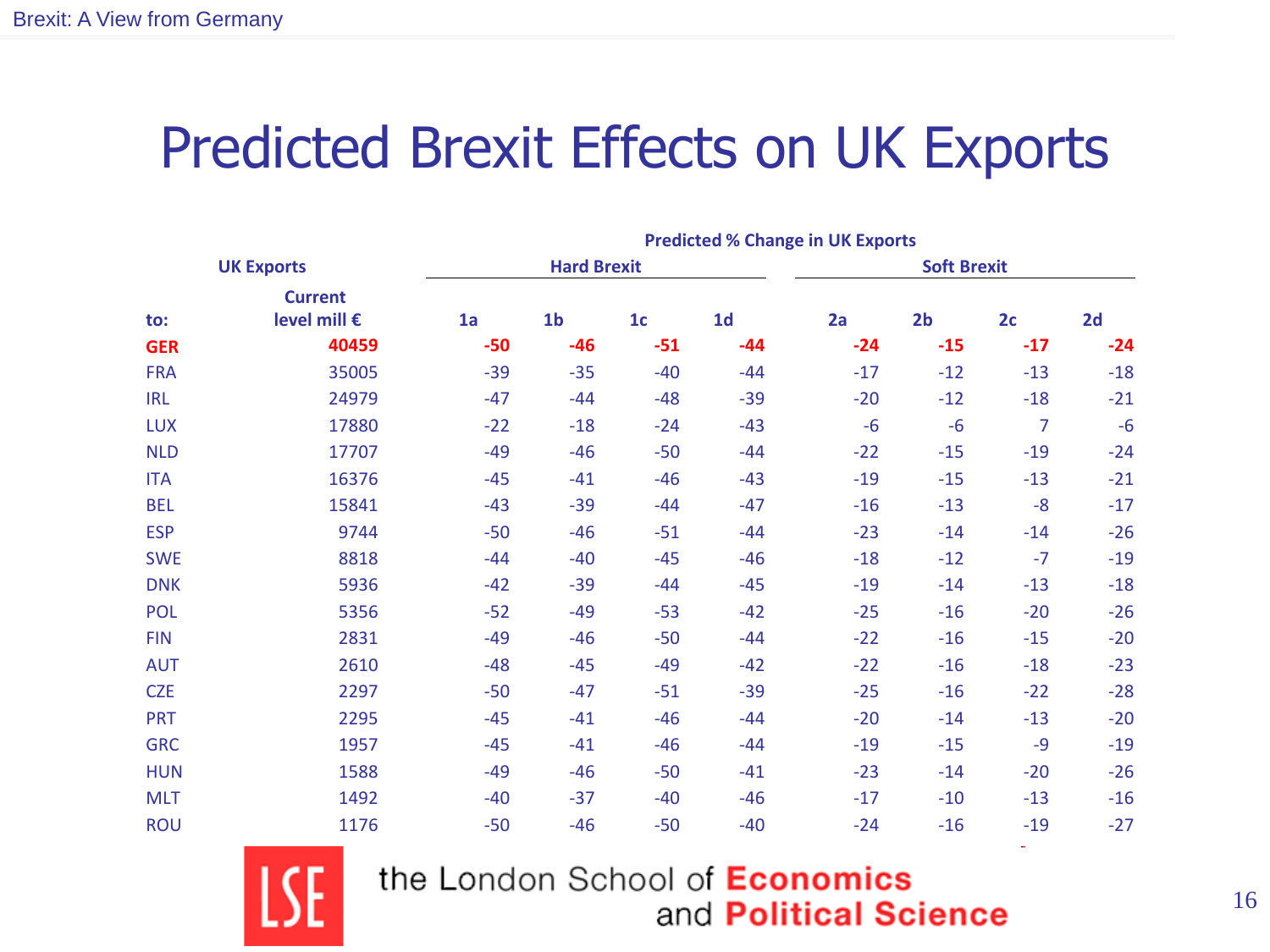## Effects of Brexit on UK Exports to GER

- **GER** is UK's largest export mkt in EU
- UK exports down by 44-50% under Hard Brexit
- UK exports down by 15-25% under Soft Brexit

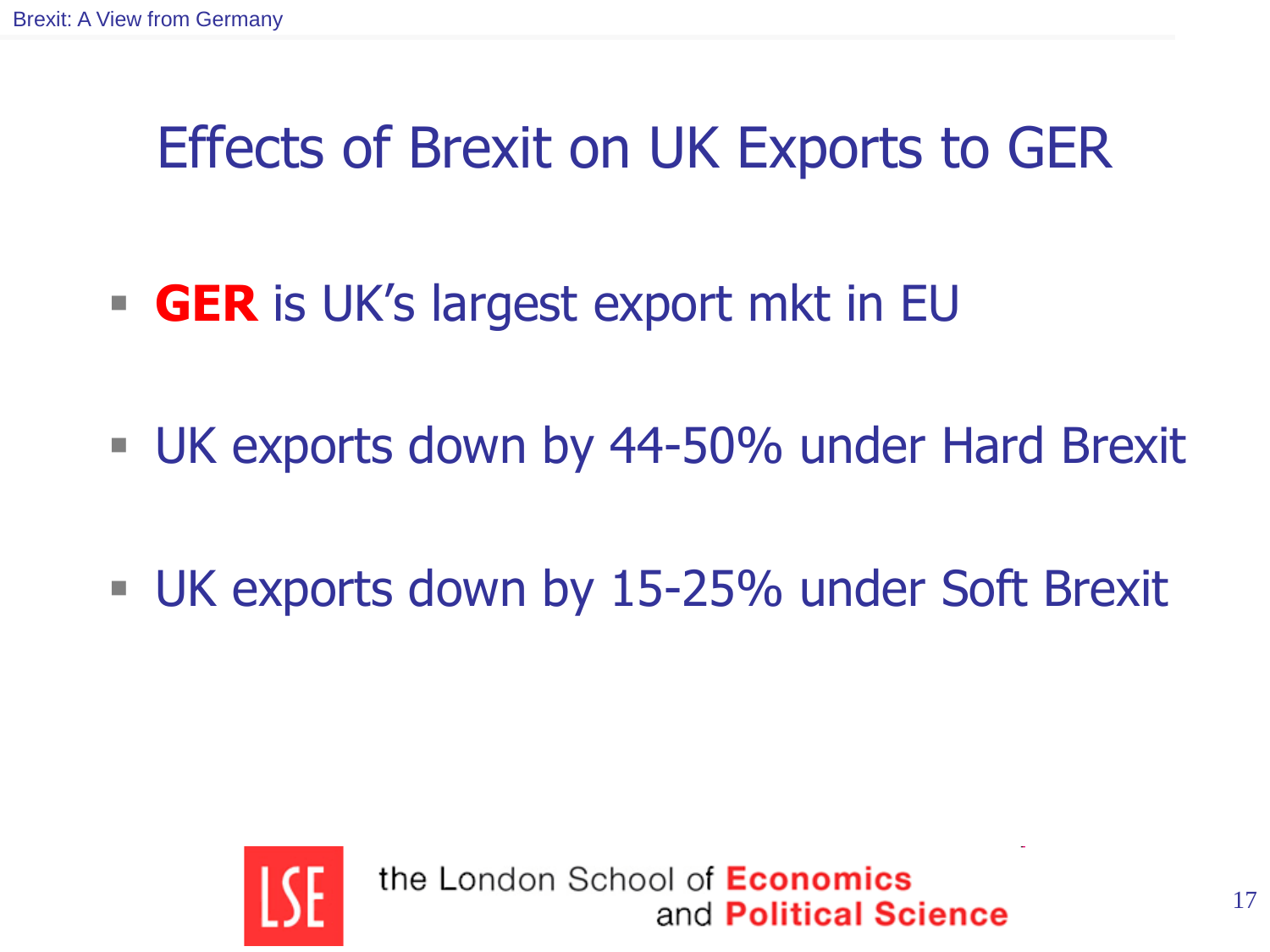## Predicted Brexit Effects on UK Exports

|            |                   | <b>Predicted % Change in UK Exports</b> |                    |                |                |                    |                |                |       |  |
|------------|-------------------|-----------------------------------------|--------------------|----------------|----------------|--------------------|----------------|----------------|-------|--|
|            | <b>UK Exports</b> |                                         | <b>Hard Brexit</b> |                |                | <b>Soft Brexit</b> |                |                |       |  |
|            | <b>Current</b>    |                                         |                    |                |                |                    |                |                |       |  |
| to:        | level mill €      | 1a                                      | 1 <sub>b</sub>     | 1 <sub>c</sub> | 1 <sub>d</sub> | 2a                 | 2 <sub>b</sub> | 2c             | 2d    |  |
| <b>GER</b> | 40459             | $-50$                                   | $-46$              | $-51$          | $-44$          | $-24$              | $-15$          | $-17$          | $-24$ |  |
| <b>FRA</b> | 35005             | $-39$                                   | $-35$              | $-40$          | $-44$          | $-17$              | $-12$          | $-13$          | $-18$ |  |
| <b>IRL</b> | 24979             | $-47$                                   | $-44$              | $-48$          | $-39$          | $-20$              | $-12$          | $-18$          | $-21$ |  |
| <b>LUX</b> | 17880             | $-22$                                   | $-18$              | $-24$          | $-43$          | $-6$               | $-6$           | $\overline{7}$ | $-6$  |  |
| <b>NLD</b> | 17707             | $-49$                                   | $-46$              | $-50$          | $-44$          | $-22$              | $-15$          | $-19$          | $-24$ |  |
| <b>ITA</b> | 16376             | $-45$                                   | $-41$              | $-46$          | $-43$          | $-19$              | $-15$          | $-13$          | $-21$ |  |
| <b>BEL</b> | 15841             | $-43$                                   | $-39$              | $-44$          | $-47$          | $-16$              | $-13$          | $-8$           | $-17$ |  |
| <b>ESP</b> | 9744              | $-50$                                   | $-46$              | $-51$          | $-44$          | $-23$              | $-14$          | $-14$          | $-26$ |  |
| <b>SWE</b> | 8818              | $-44$                                   | $-40$              | $-45$          | $-46$          | $-18$              | $-12$          | $-7$           | $-19$ |  |
| <b>DNK</b> | 5936              | $-42$                                   | $-39$              | $-44$          | $-45$          | $-19$              | $-14$          | $-13$          | $-18$ |  |
| <b>POL</b> | 5356              | $-52$                                   | $-49$              | $-53$          | $-42$          | $-25$              | $-16$          | $-20$          | $-26$ |  |
| <b>FIN</b> | 2831              | $-49$                                   | $-46$              | $-50$          | $-44$          | $-22$              | $-16$          | $-15$          | $-20$ |  |
| <b>AUT</b> | 2610              | $-48$                                   | $-45$              | $-49$          | $-42$          | $-22$              | $-16$          | $-18$          | $-23$ |  |
| <b>CZE</b> | 2297              | $-50$                                   | $-47$              | $-51$          | $-39$          | $-25$              | $-16$          | $-22$          | $-28$ |  |
| <b>PRT</b> | 2295              | $-45$                                   | $-41$              | $-46$          | $-44$          | $-20$              | $-14$          | $-13$          | $-20$ |  |
| <b>GRC</b> | 1957              | $-45$                                   | $-41$              | $-46$          | $-44$          | $-19$              | $-15$          | $-9$           | $-19$ |  |
| <b>HUN</b> | 1588              | $-49$                                   | $-46$              | $-50$          | $-41$          | $-23$              | $-14$          | $-20$          | $-26$ |  |
| <b>MLT</b> | 1492              | $-40$                                   | $-37$              | $-40$          | $-46$          | $-17$              | $-10$          | $-13$          | $-16$ |  |
| <b>ROU</b> | 1176              | $-50$                                   | $-46$              | $-50$          | $-40$          | $-24$              | $-16$          | $-19$          | $-27$ |  |

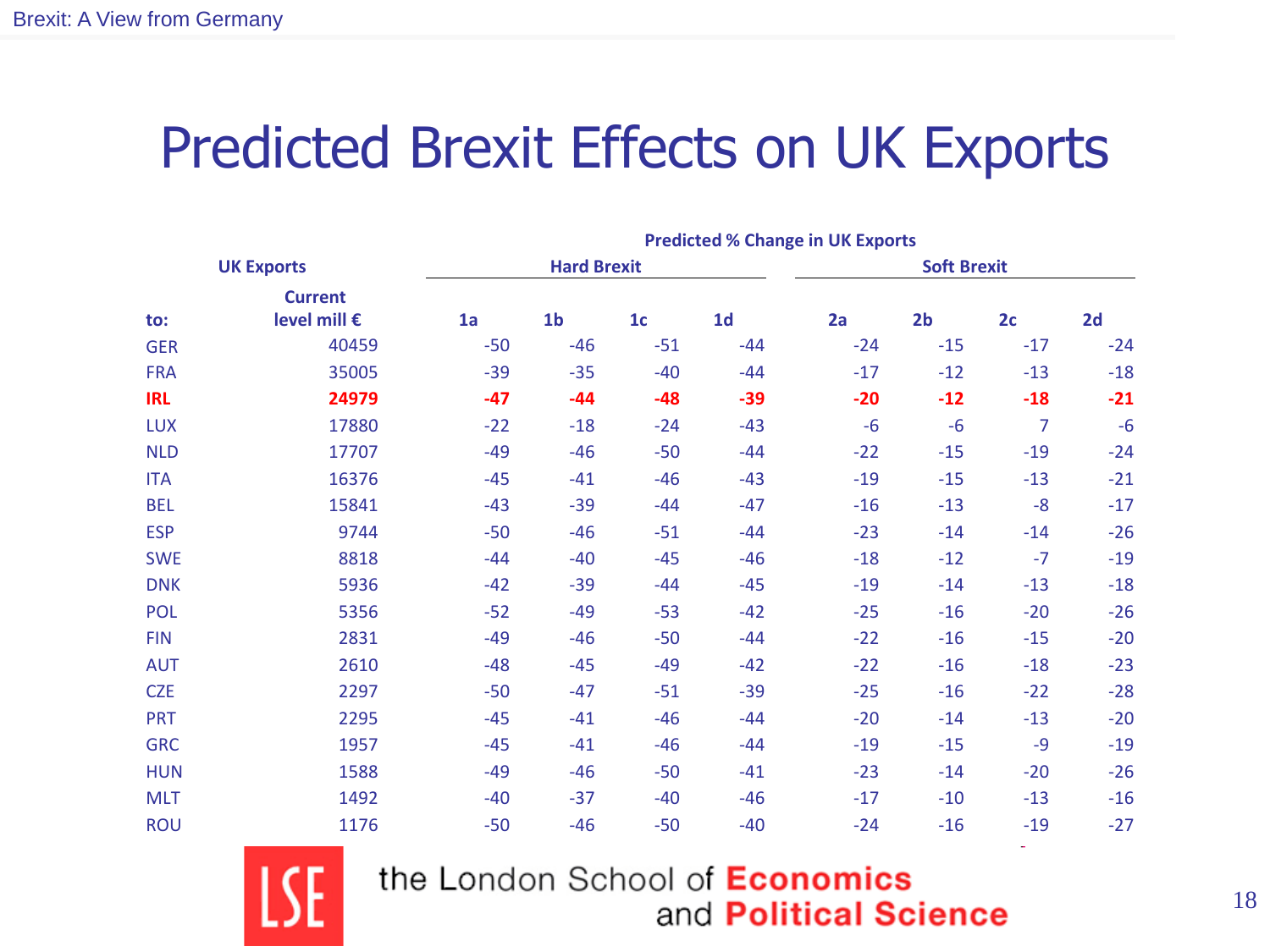## Effects of Brexit on UK Exports to EIR

- **Ireland** is UK's second largest export mkt in EU
- UK exports down by 39-58% under Hard Brexit
- UK exports down by 12-21% under Soft Brexit

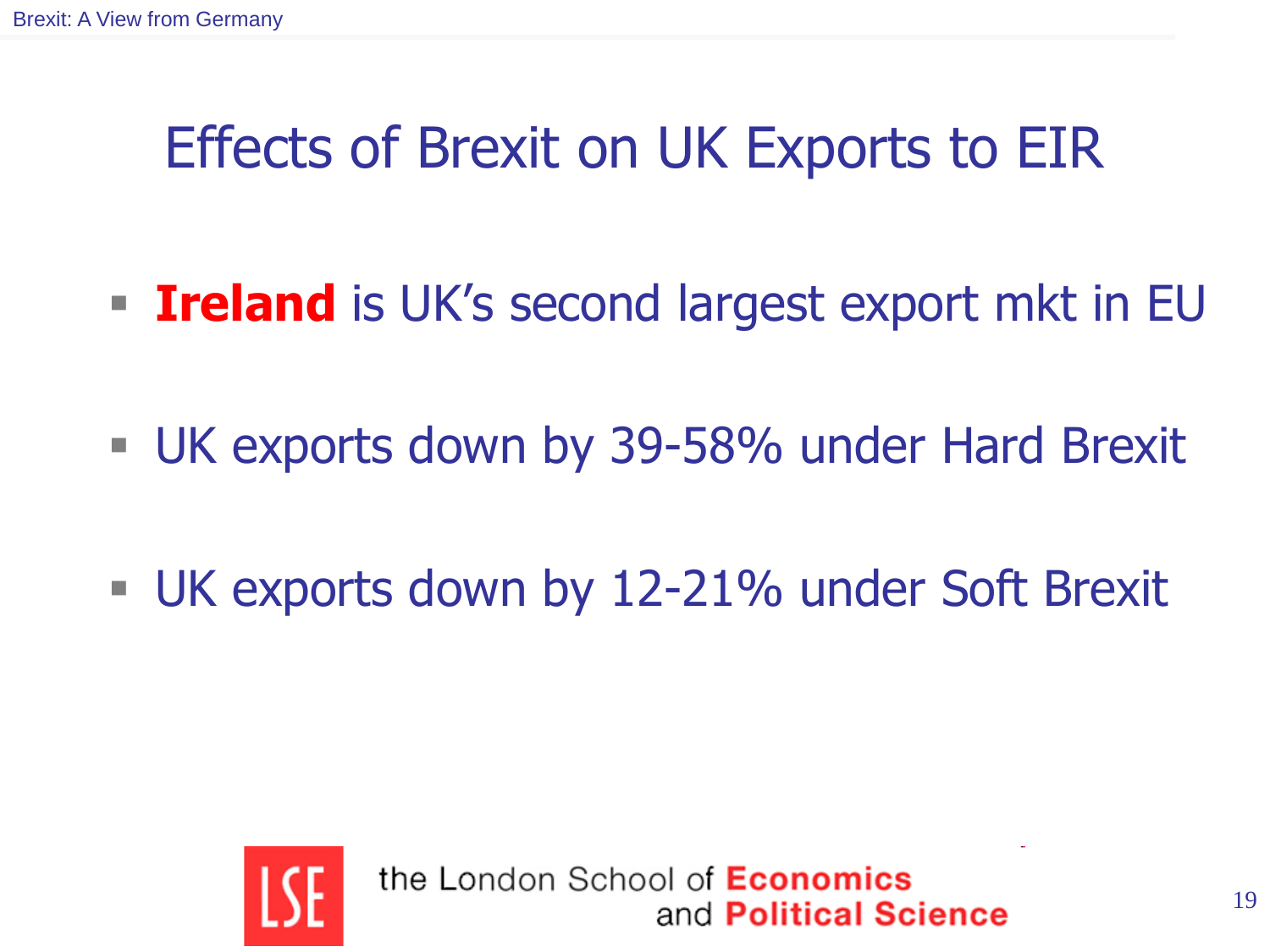# Predicted Brexit Effects on bilateral UK/GER trade

|                   |                                         | <b>Predicted % Change in UK Trade with Germany</b> |                    |                |                |                    |                |        |        |  |  |
|-------------------|-----------------------------------------|----------------------------------------------------|--------------------|----------------|----------------|--------------------|----------------|--------|--------|--|--|
|                   | <b>Current</b><br>level mill $\epsilon$ |                                                    | <b>Hard Brexit</b> |                |                | <b>Soft Brexit</b> |                |        |        |  |  |
|                   |                                         | 1a                                                 | 1 <sub>b</sub>     | 1 <sub>c</sub> | 1 <sub>d</sub> | 2a                 | 2 <sub>b</sub> | 2c     | 2d     |  |  |
| <b>UK exports</b> | 40459                                   | $-50$                                              | $-46$              | $-51$          | $-44$          | $-24$              | $-15$          | $-17$  | $-24$  |  |  |
| <b>UK imports</b> | 77189                                   | $-33$                                              | $-30$              | $-33$          | $-28$          | -9                 | -5             | -9     | $-11$  |  |  |
| <b>Balance</b>    | $-36730$                                | $+14.3$                                            | $+12.4$            | $+13.2$        | $+10.4$        | $-7.5$             | $-6.0$         | $+0.2$ | $-3.3$ |  |  |

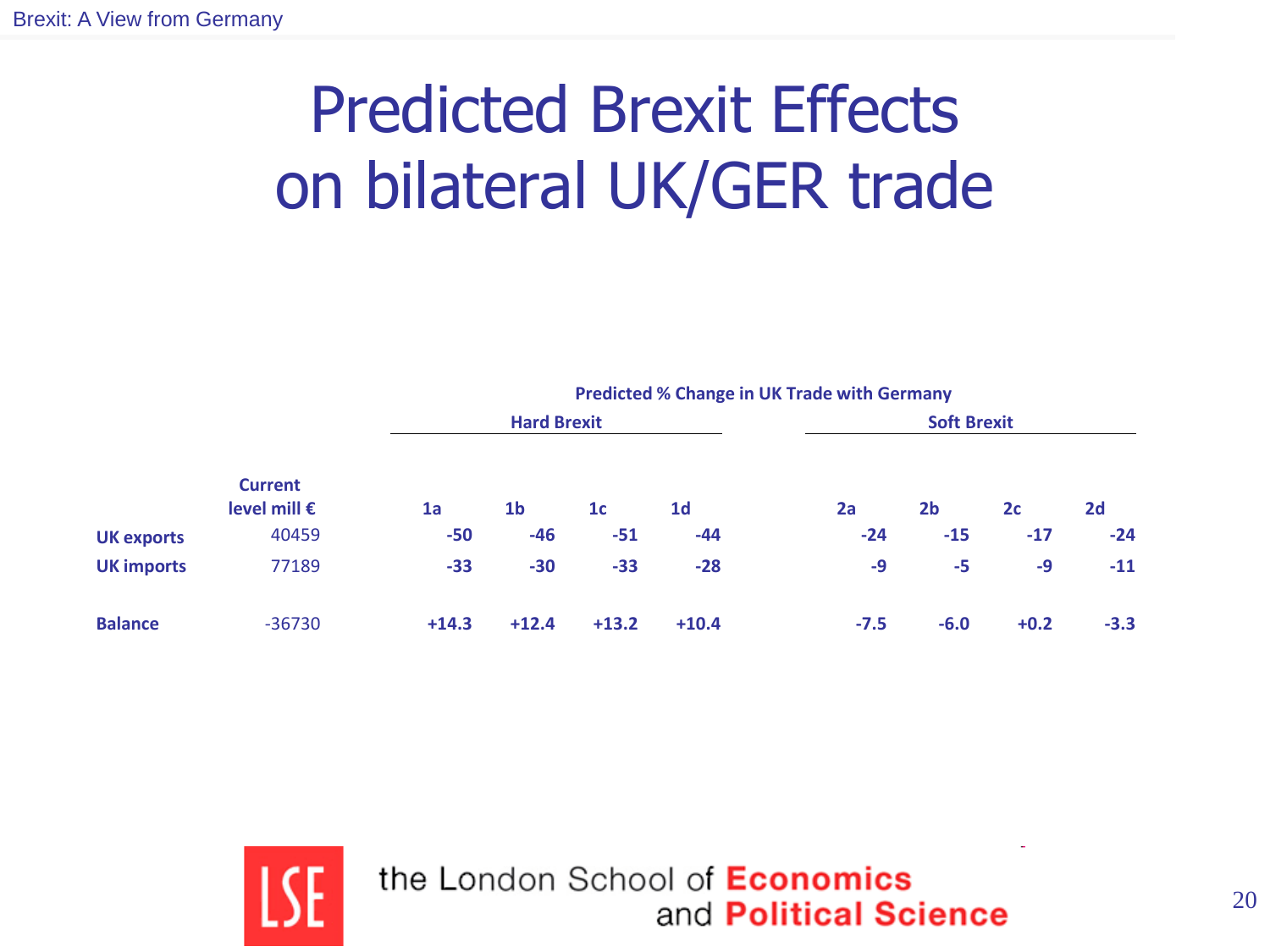## Effects of Brexit on UK/GER trade

#### **Hard Brexit**

- Bilateral trade down massively
- UK trade deficit narrows somewhat
- **Soft Brexit** 
	- UK exports still down
	- UK trade deficit widens further

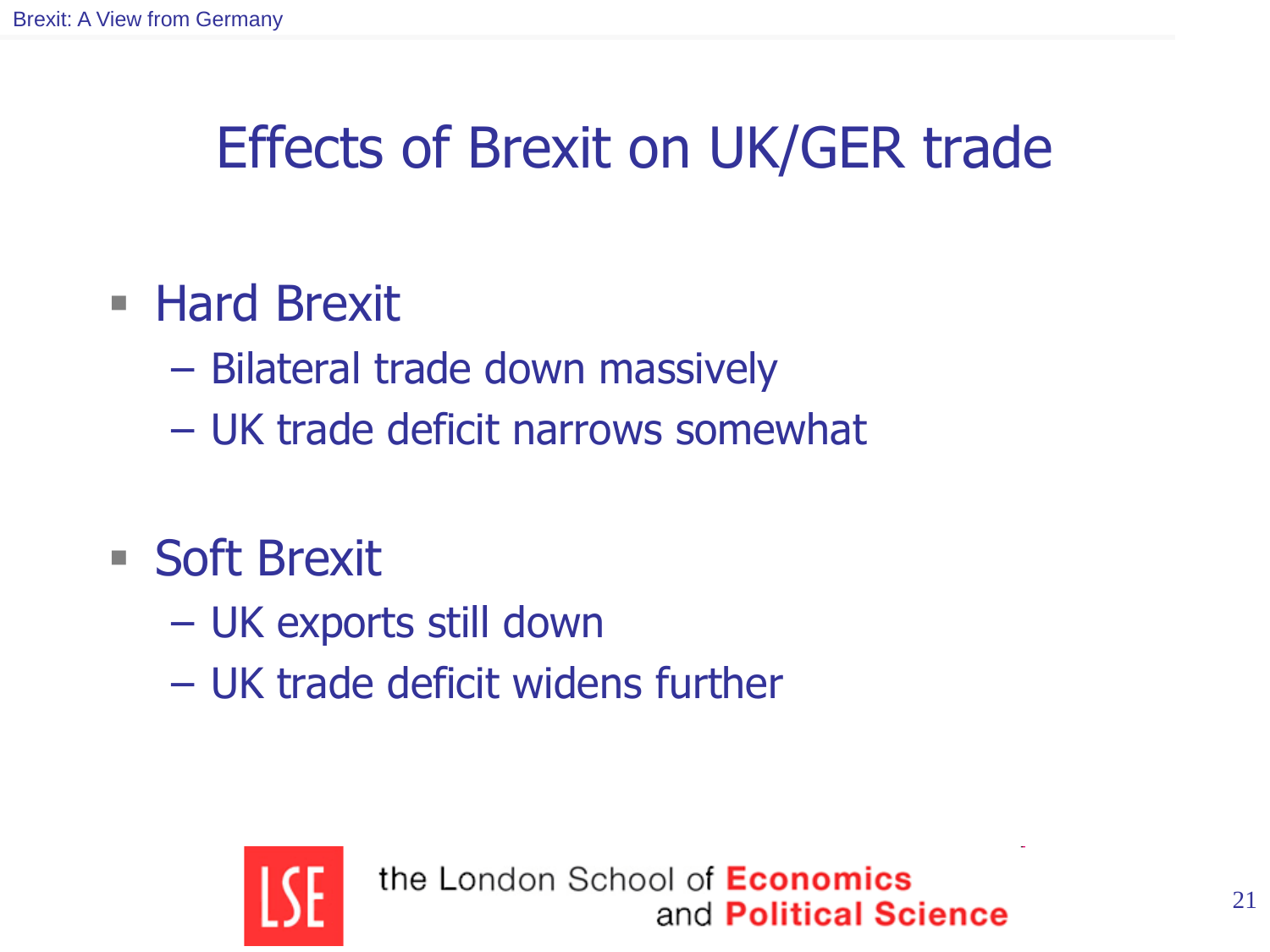## Predicted Trade Diversion Effects on GER exports to Ireland

- **Low initial level (1/4 of UK exports)**
- Up 5-8% under Hard Brexit

Up 1.8-3.7% under Soft Brexit

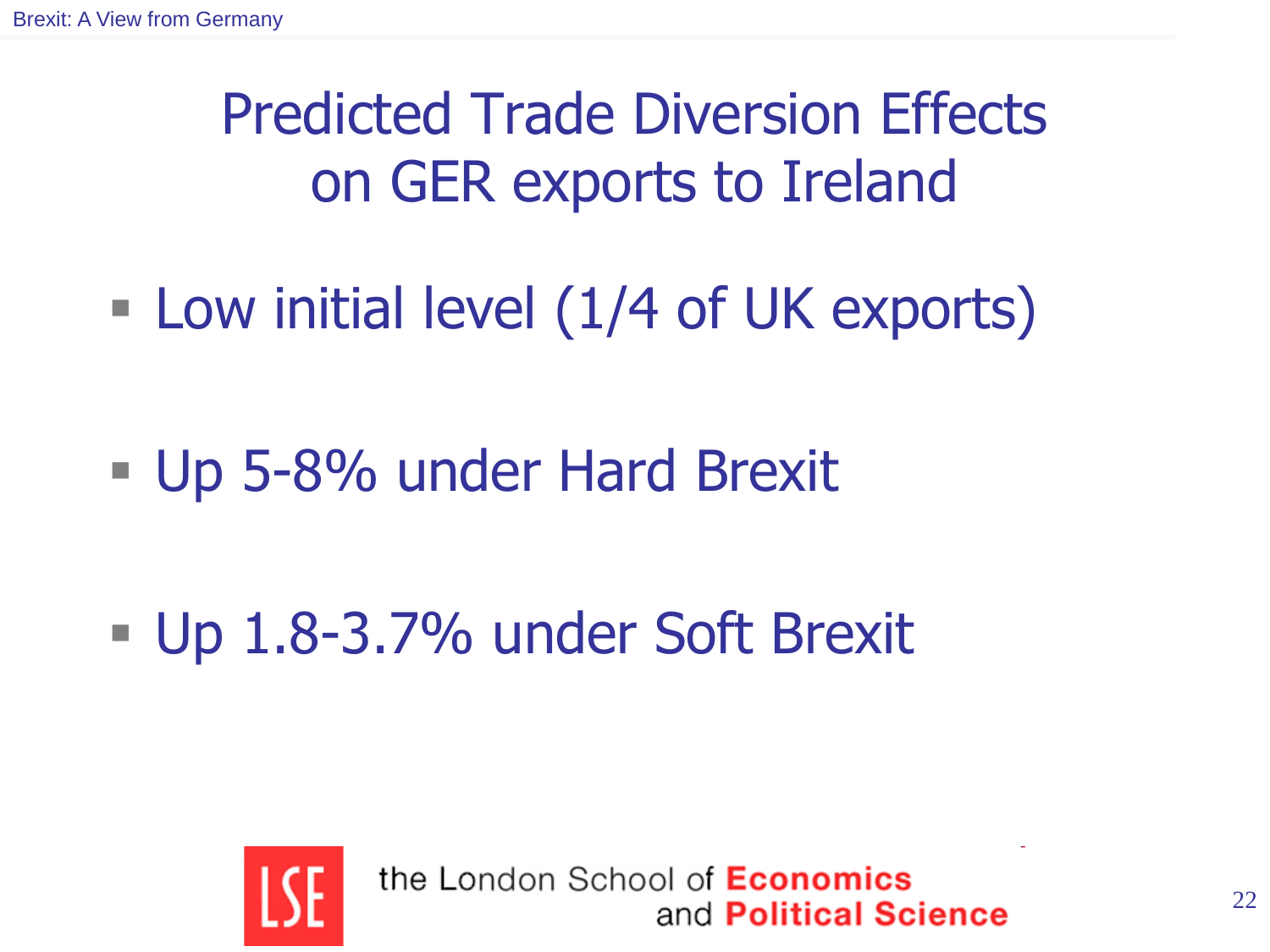# German policy problem

#### **Hard Brexit hits UK harder than GER**

- Effects on GER exports mitigated by trade diversion to EU-27
- Effects on UK exports mitigated by trade diversion to non-EU
- Big effects on UK GDP under all scenarios
- **Hard Brexit hits EU-27 as little as it does GER**
- **Hard Brexit hits EIR hardest, more so than UK**

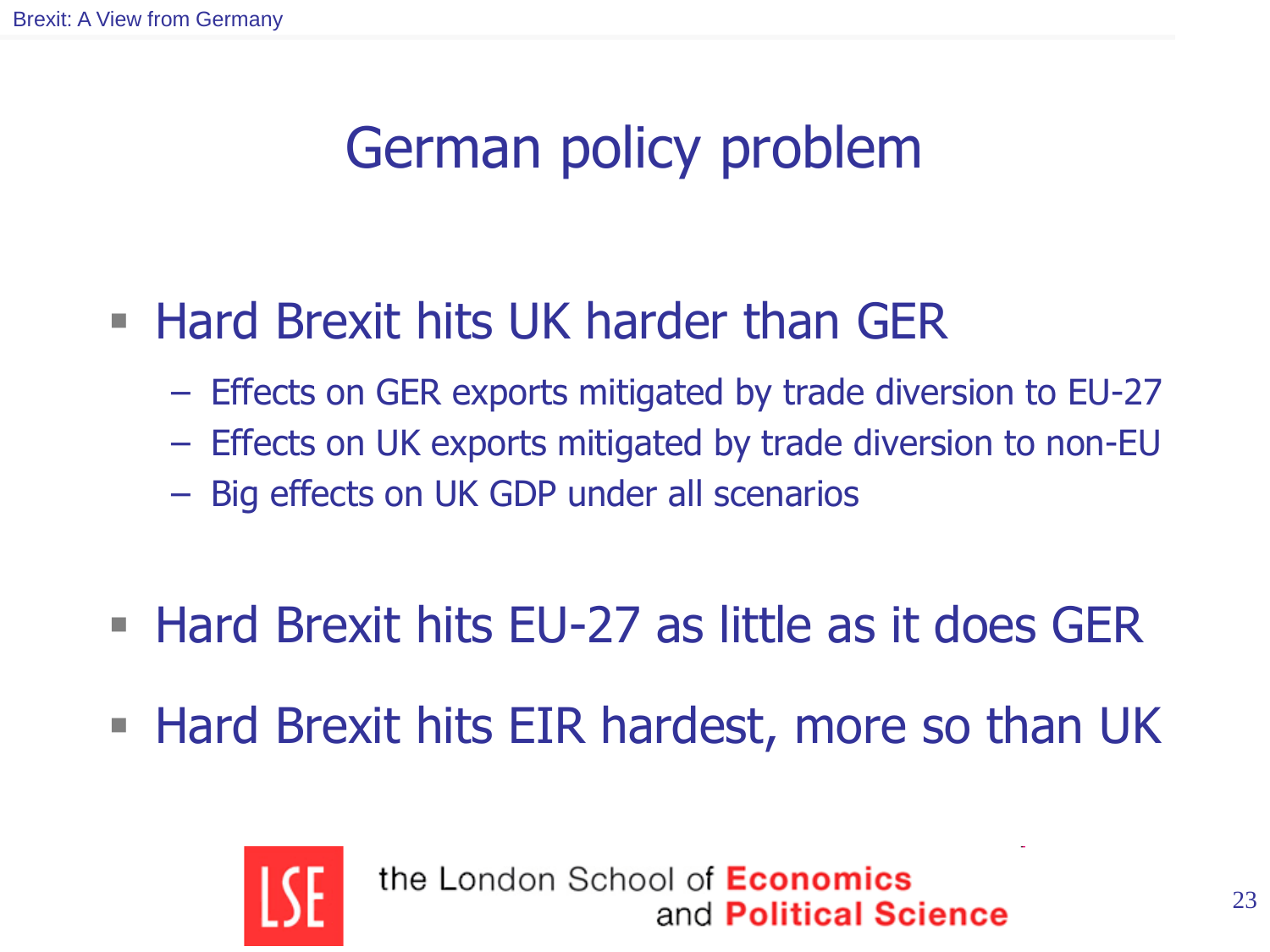# Maintain cohesion of EU-27 (Berlin's mantra)

■ Policy trade-off: EU-27 vs. UK

 $\rightarrow$  Strictly prefer keeping market integration with EU-27  $\rightarrow$  Strictly no UK cherry picking (= no "Brexit à la carte")  $\rightarrow$  Strictly no bilateral backroom deals GER/UK

 $\rightarrow$ No German leadership on Brexit?

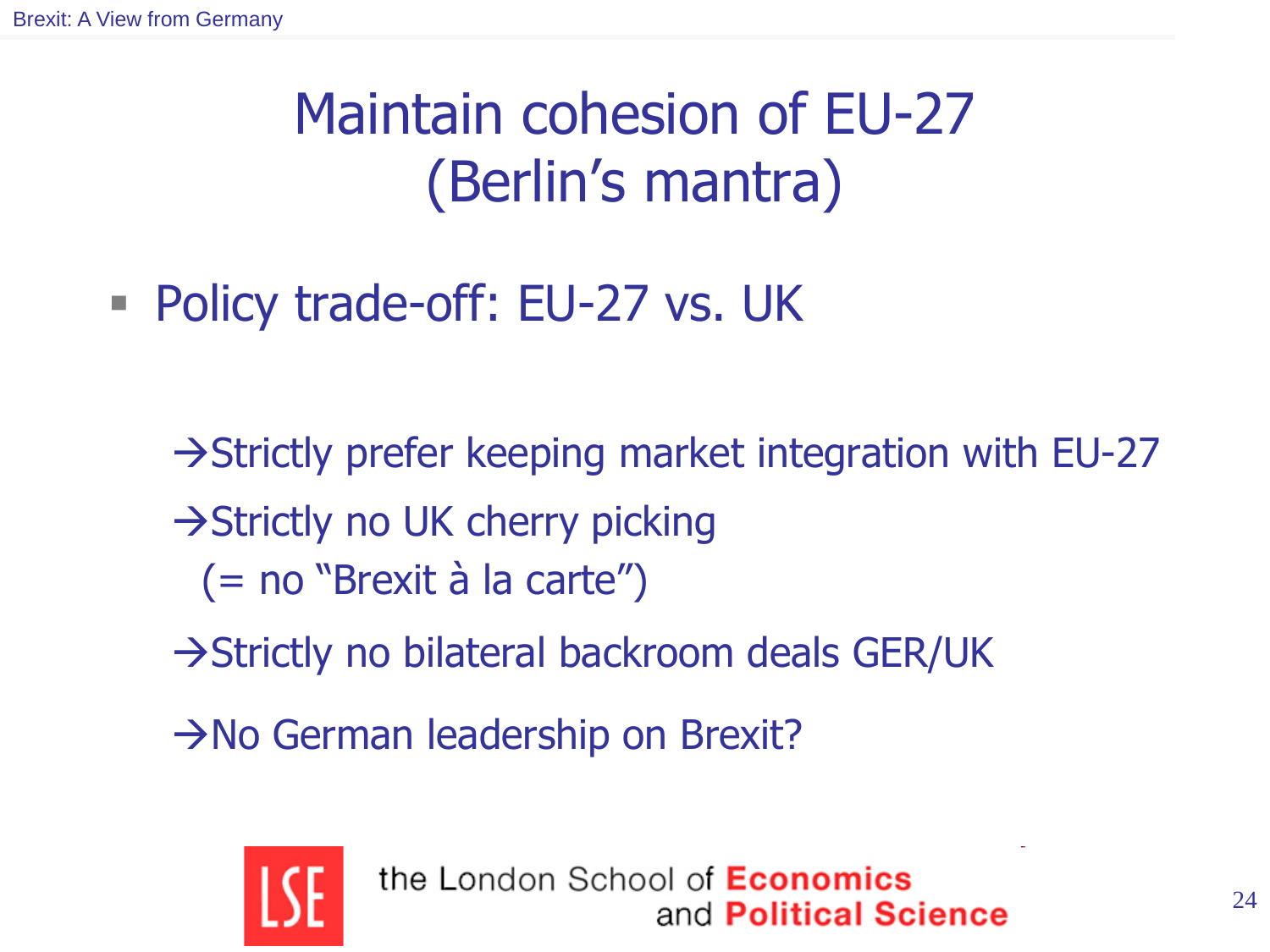# Report of Advisory Board to German Economics Ministry [4]

Unified approach to 3 German policy problems

- Maintain cohesion of EU-27
- **Find best response to Brexiteers**
- **Mitigate impact of Hard Brexit**

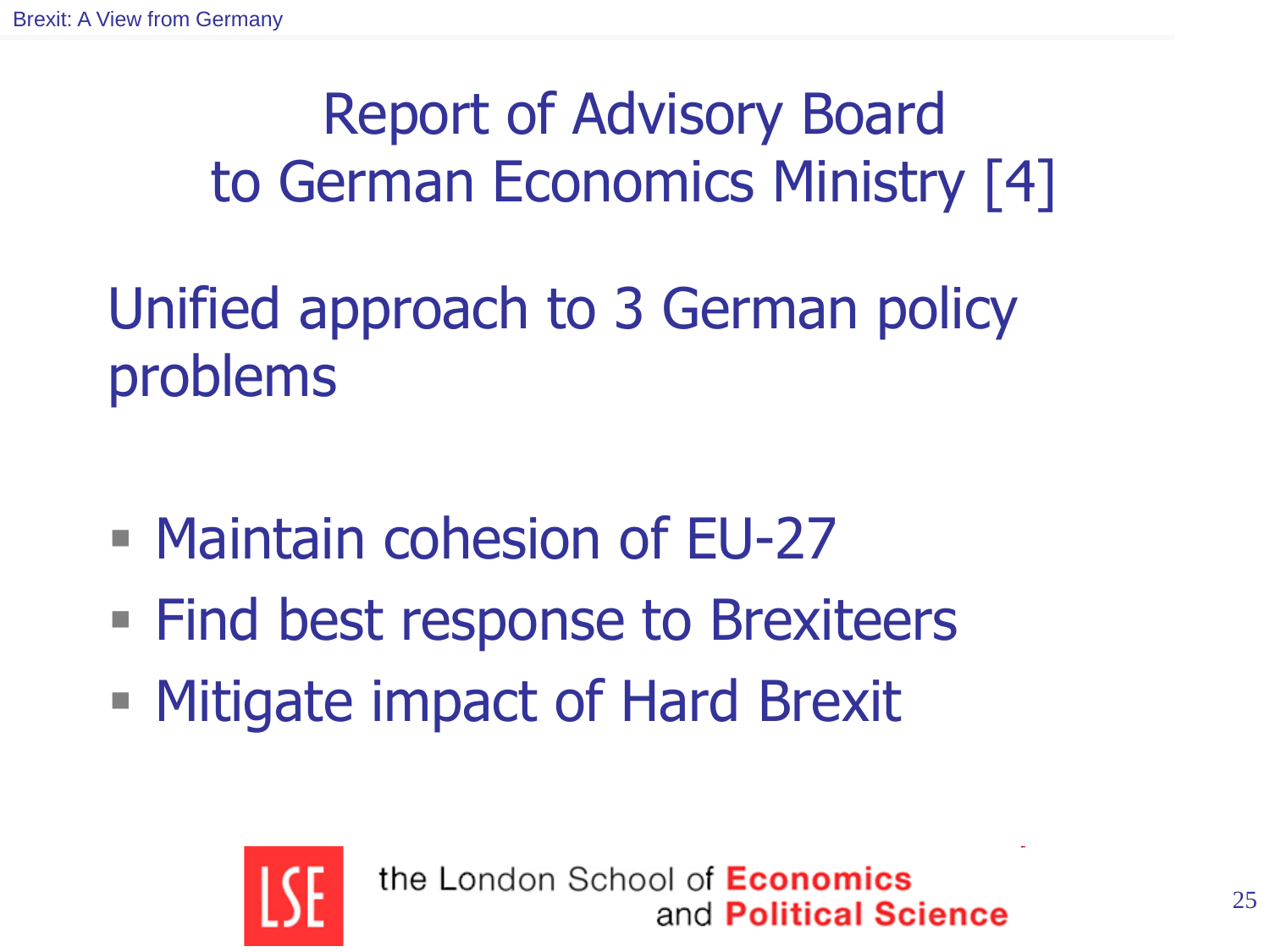#### Best response to Brexiteers

- 2019 timeline unrealistic for FTA
- Give UK more time to avoid WTO Brexit
- **Two options for extension**

– Art 50 (3) TEU, extends UK membership – Rejoin EFTA and EEA temporarily in 2019 while FTA is being negotiated

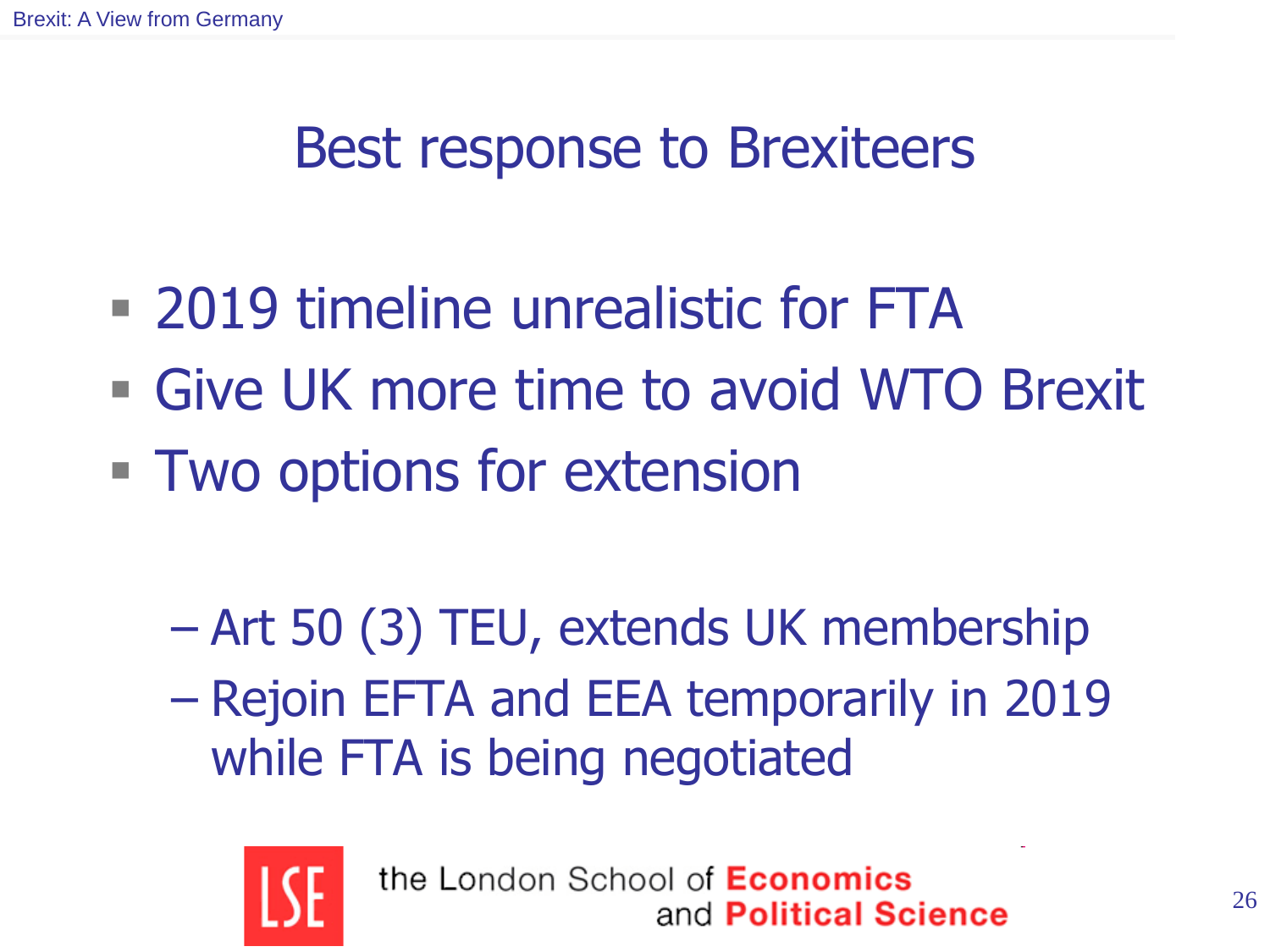# Art 50 (3) TEU option

- **Extension by European Council (in unanimous** agreement with withdrawing member state)
- Pro: easy to implement, as opposed to e.g. ratification by all parliaments concerned
- Con from the UK point of view:
	- Extension of membership, postponed Brexit
	- Extension of jurisdiction over UK of EU CoJ

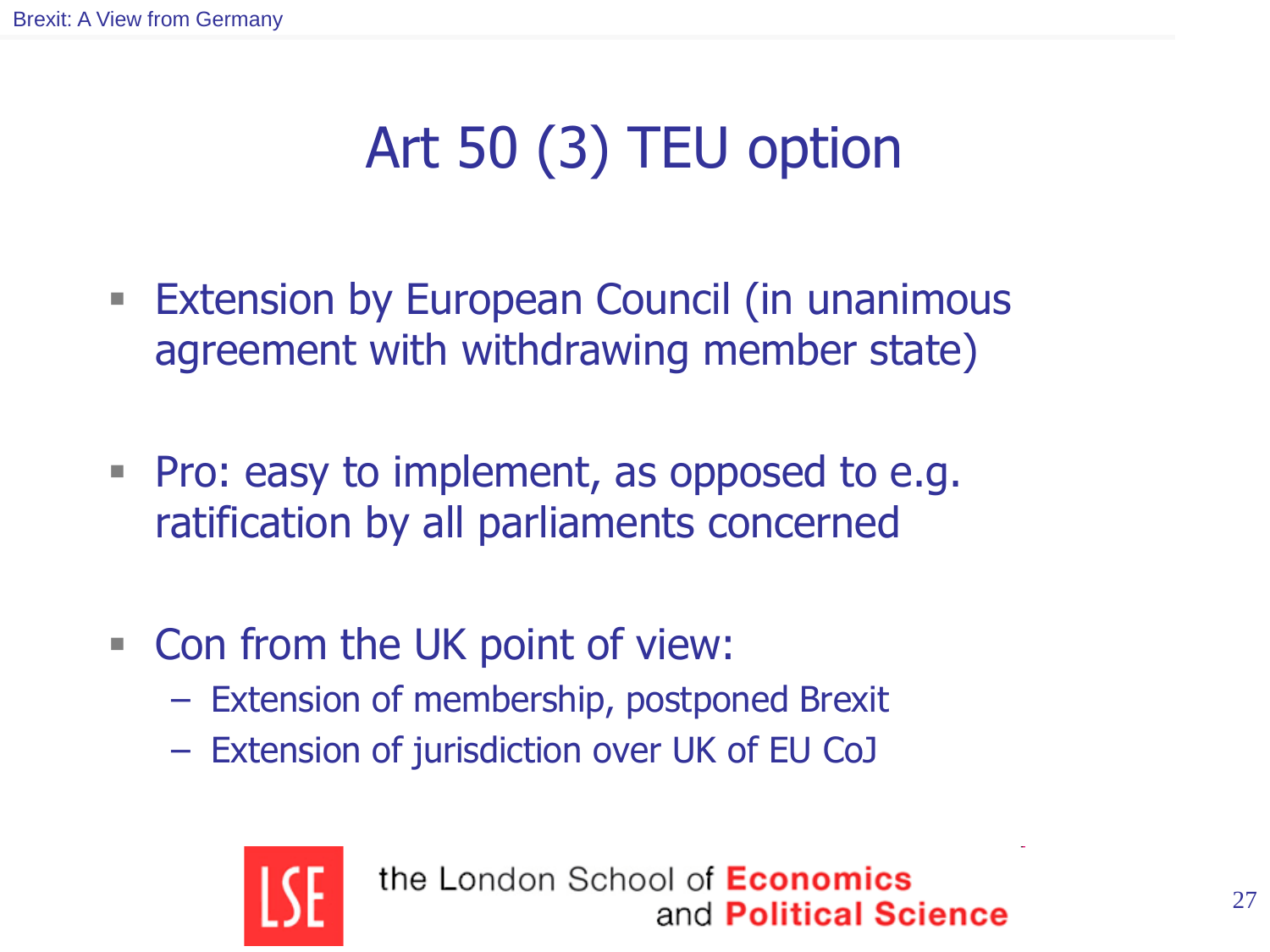## EFTA as an exit ladder

- Originally designed for flexible conversion to EU at multiple speeds
- $\rightarrow$  Use same flexibility in reverse
- $\rightarrow$  Phase out UK membership at multiple individual speeds
- $\rightarrow$  Optional use of EFTA's third party FTAs during transition period

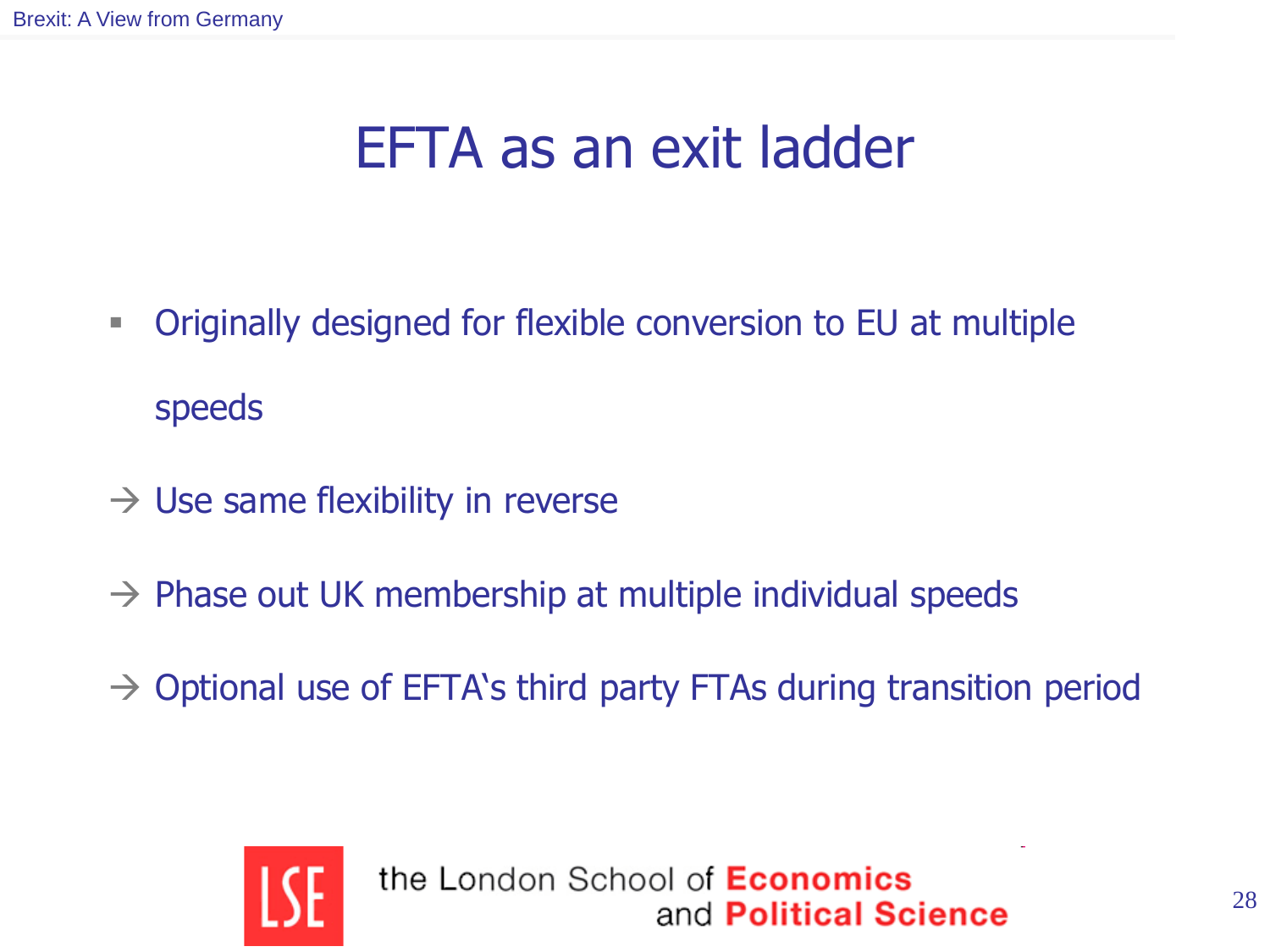## EFTA pros and cons

- **Pro, from the UK point of view** 
	- Brexit at an early stage
	- Get out of EU CoJ jurisdiction (EFTA has its own arbitration court)
	- Decouple expert negotiations from political symbolism
	- Easy to implement, only need to convince Norway

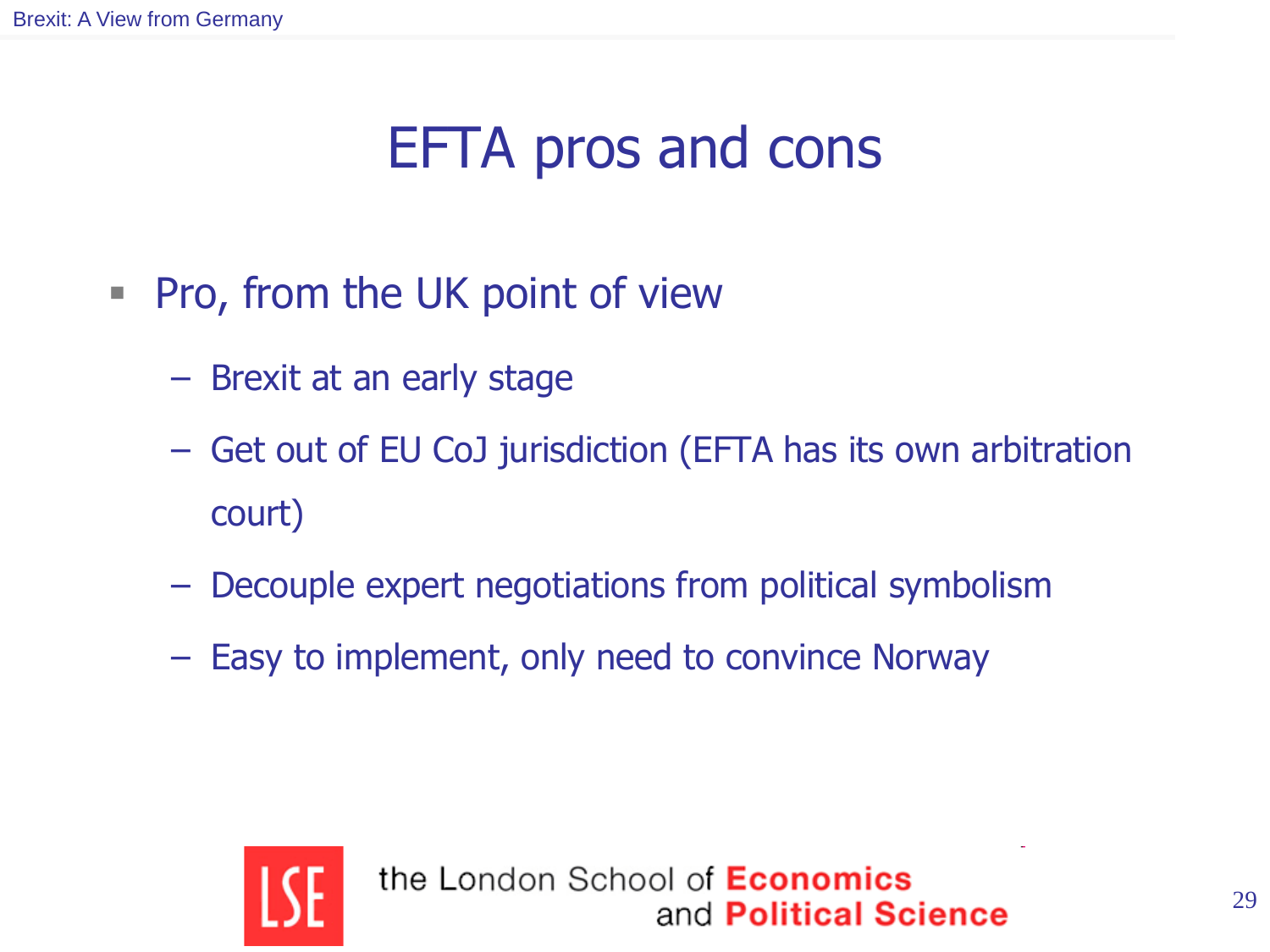## EFTA pros and cons

- Con, from the UK point of view
	- No Big Bang Hard Brexit to begin with
	- Some risk of watered down final outcome

- Con, from the German point of view
	- Some risk of UK cherry-picking in final outcome

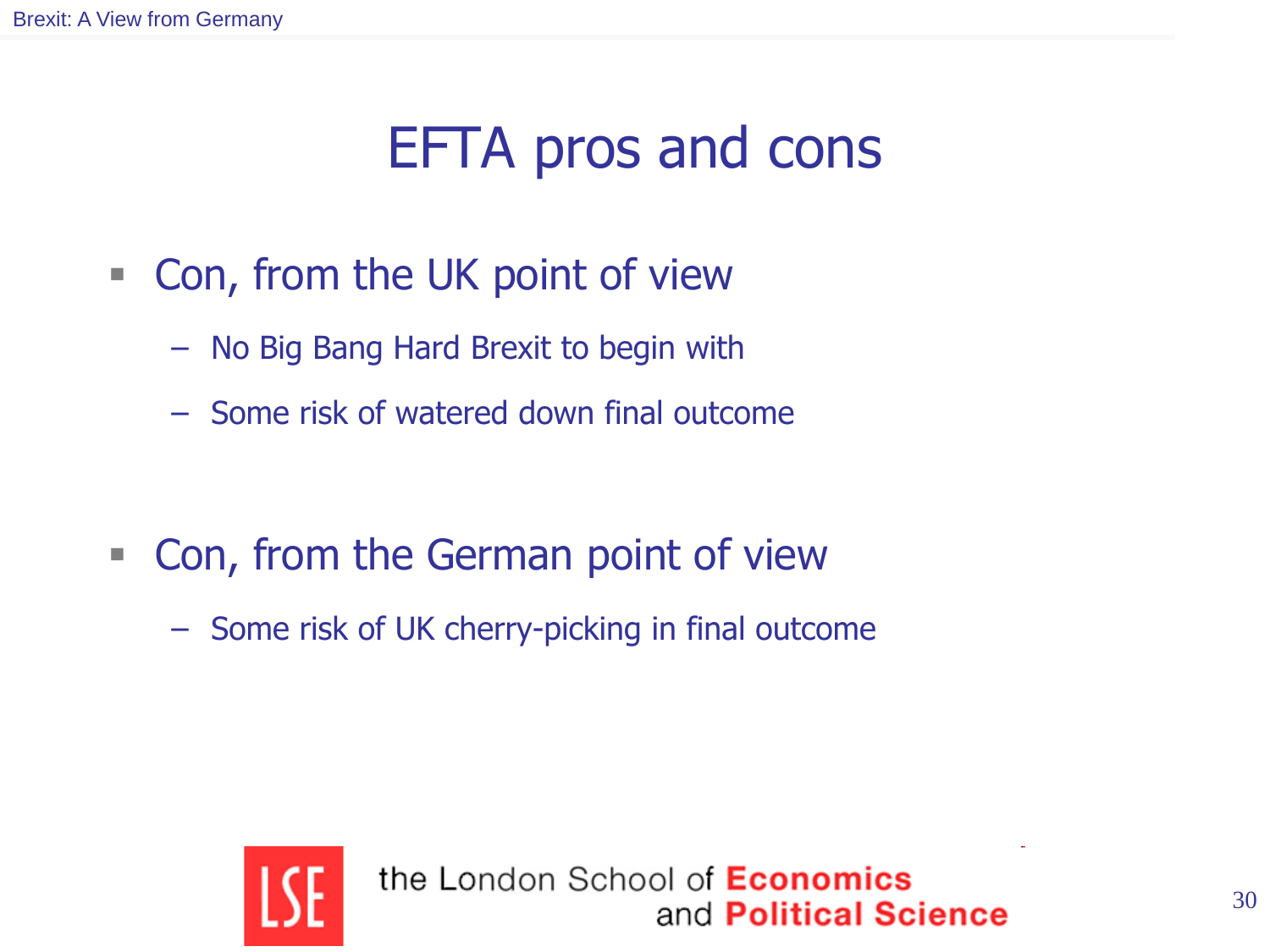## The Green Border

What if no FTA? (Norway as an example)

Border posts must be avoided

■ So how to establish a customs border?

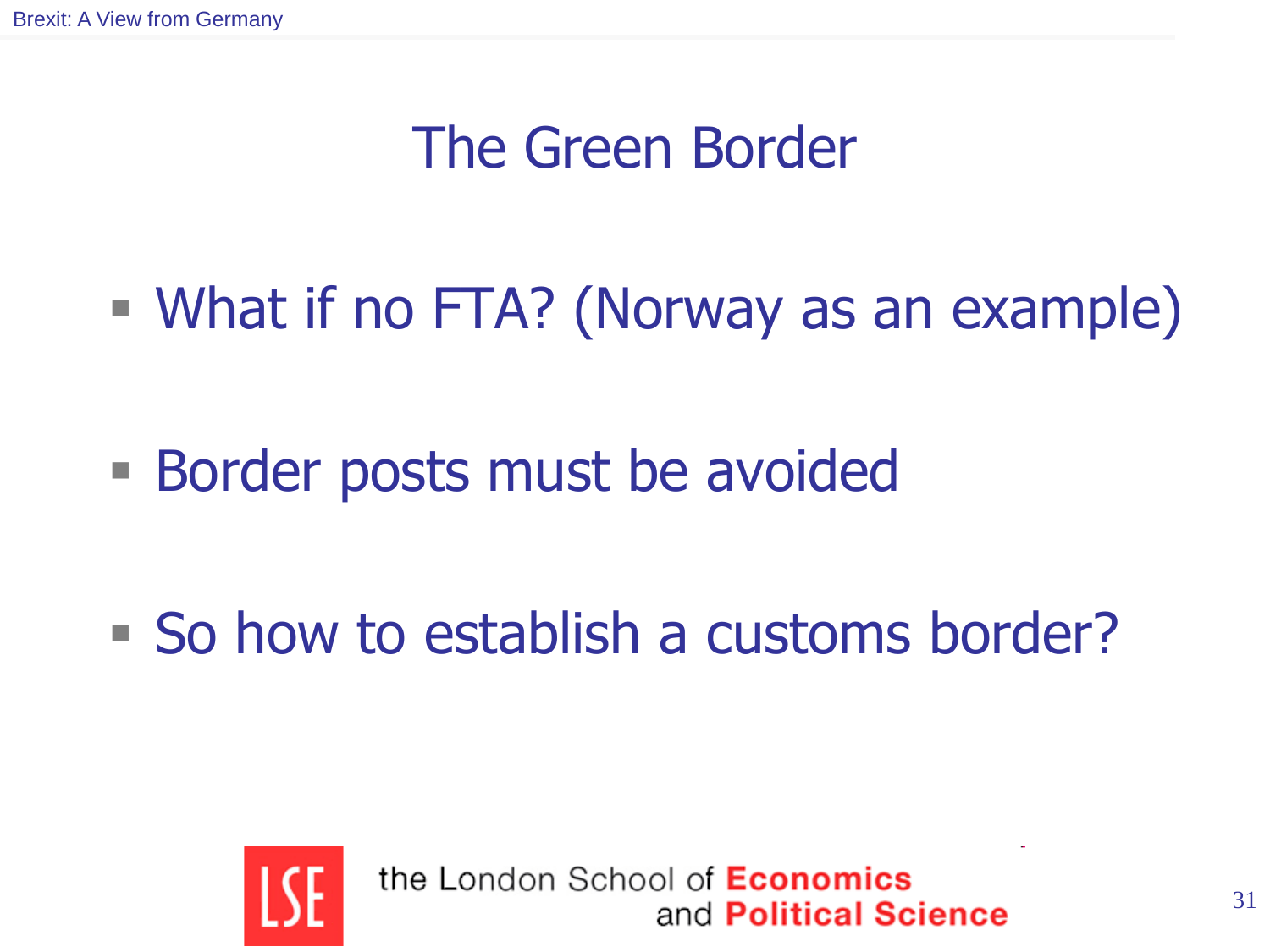## Remote customs procedures

- Aim: to do the paperwork and levy any tariffs without border checkpoints
	- Easy but not nil under an FTA
	- More difficult if tariff rates differ
- Assumption: customs union not an option

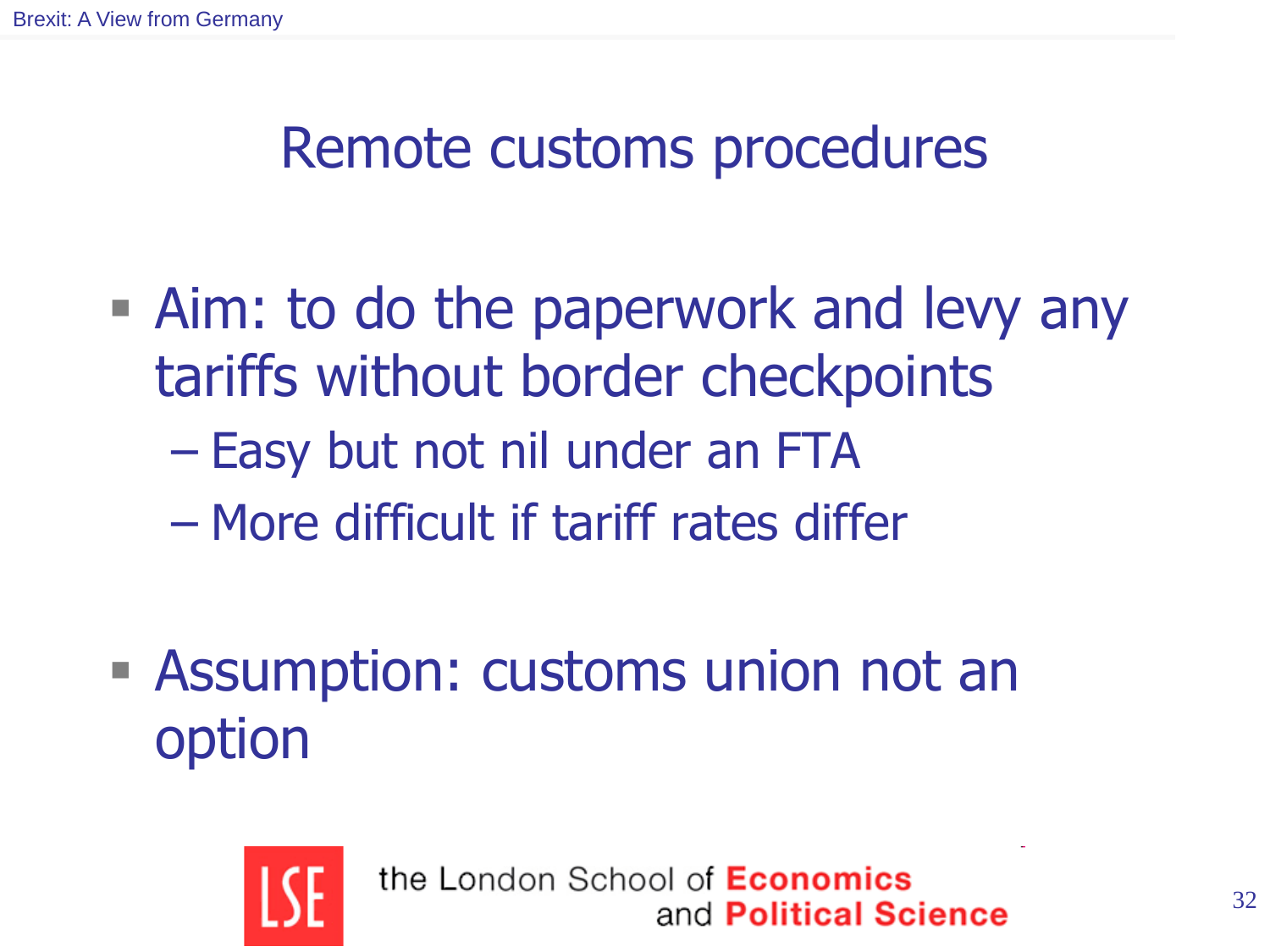#### An existing institution: The European VAT Information Exchange System (VIES)

- Customs within the EU do exist called VAT
- Vat is levied
	- not at the border
	- But at recipient importing firm (goods)
	- Or exporting firm (services)
- **Tax offices including UK's HMRC use VIES** 
	- Every exporter/importer has VAT number
	- Cross-border transaction tracking

#### $\rightarrow$  VIES usable for UK/EU customs procedures

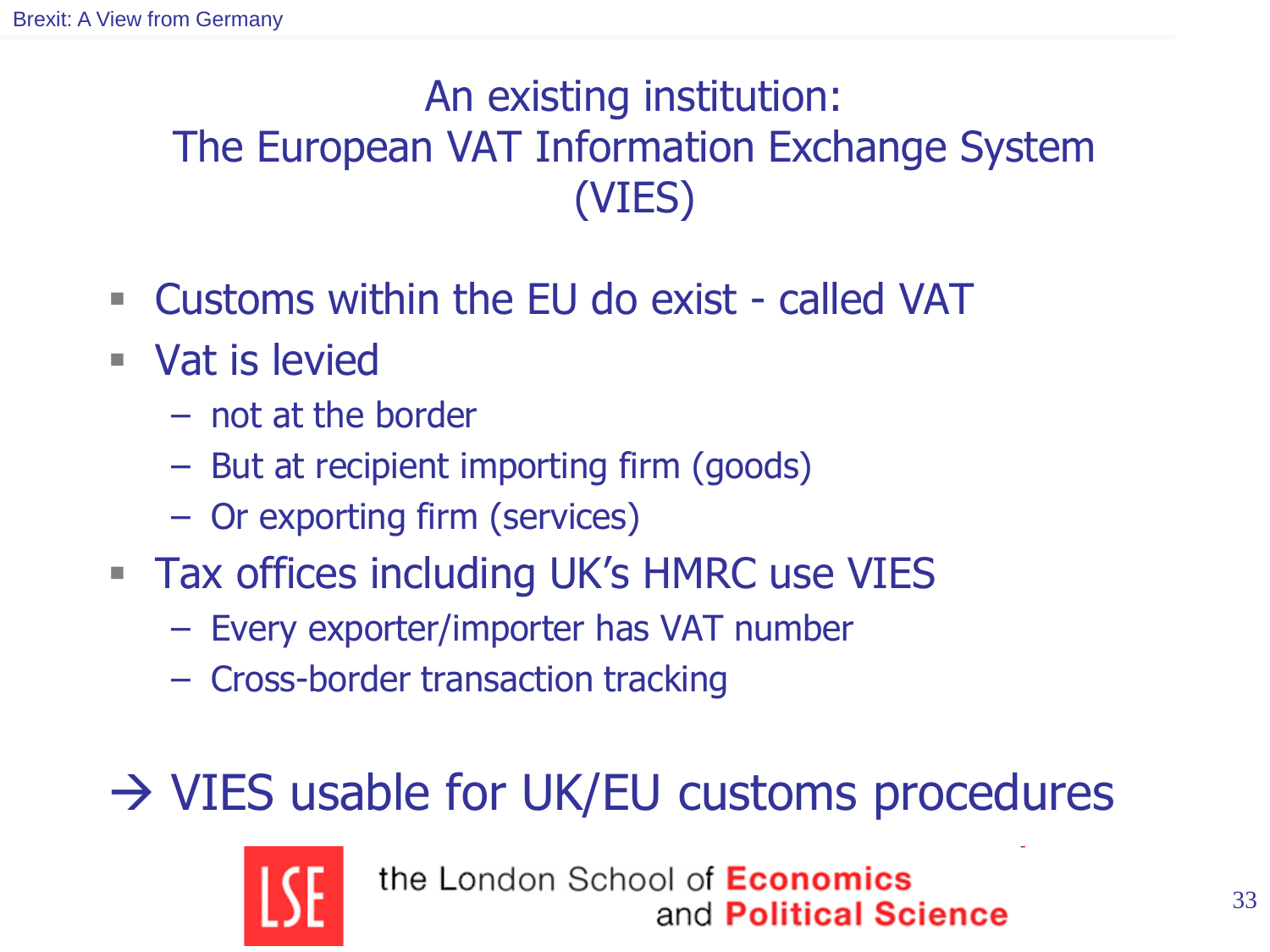# A further simplification: Country of Origin Certificates

- CofO Certificate a costly procedure under existing  $FTAs \rightarrow major NTB!$
- Also required when tariff rates are identical
- **Proposal to waive CofO requirement if tariffs identical**
- $\rightarrow$  Eliminate large majority of paperwork
- $\rightarrow$  Eliminate major NTB, make future FTA work

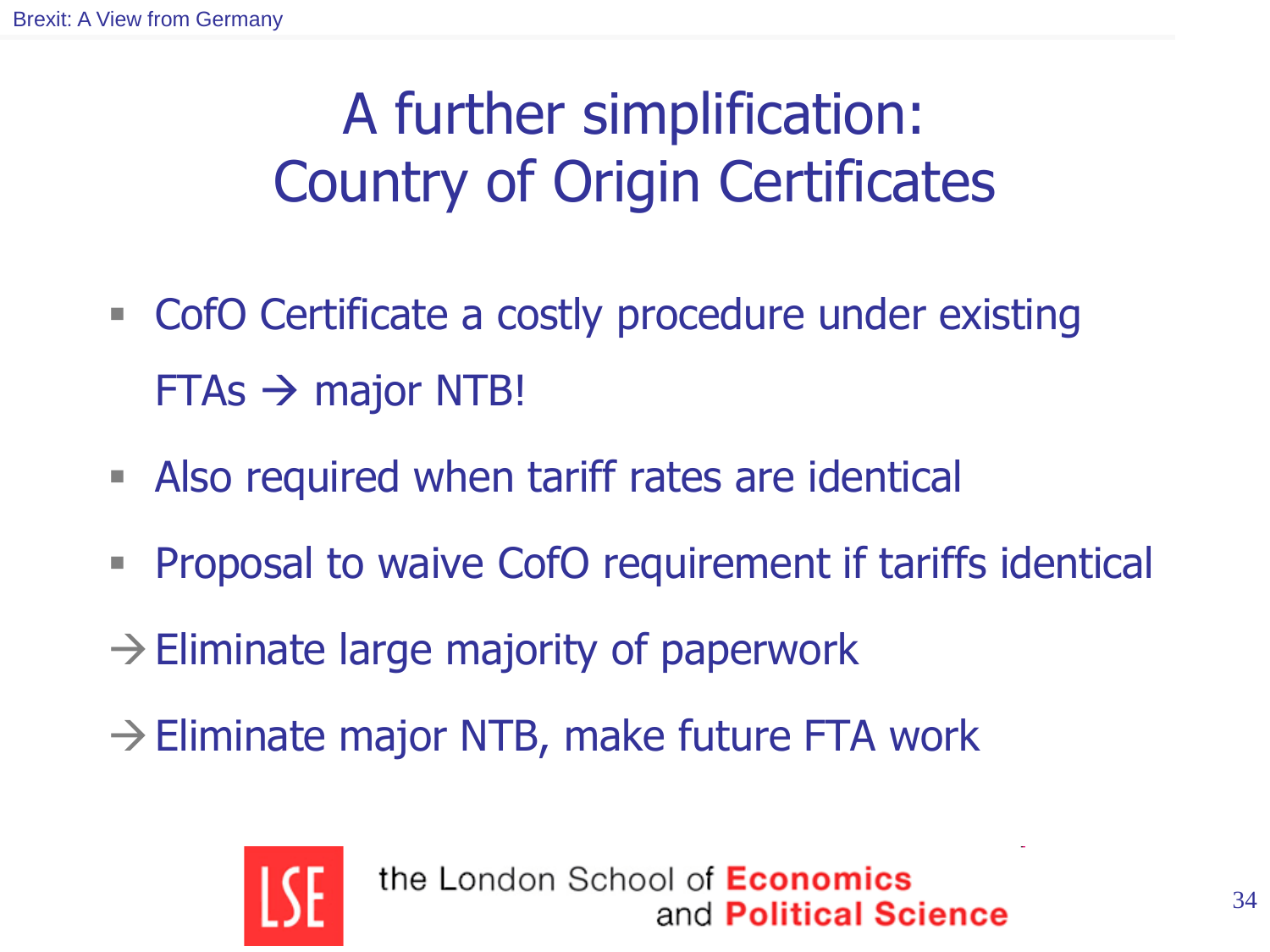## **Conclusions**

- **UK perception that GER amenable to backroom deals** mistaken
	- Evidence of only minor GER losses to Brexit
- GER top priority is cohesion of EU-27
	- Trade-off between integration with EU or UK
	- $\rightarrow$  Precludes selective UK market integration, a problem for Ireland
- GER very attentive to Irish border problem VAT Information Exchange System a possible workaround?